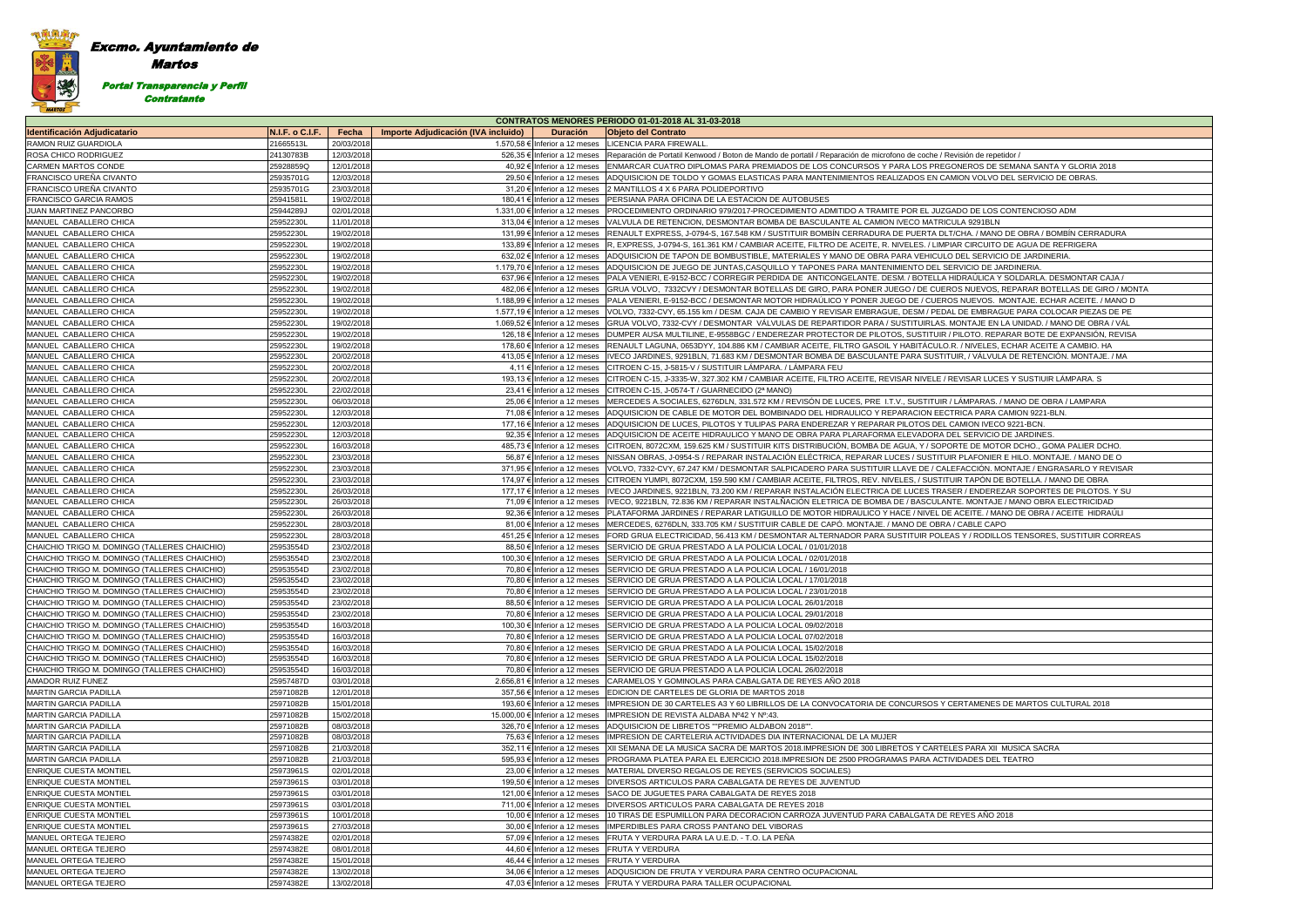**CONTRATOS MENORES PERIODO 01-01-2018 AL 31-03-2018** 

| AREA DE DEPORTES.            |
|------------------------------|
|                              |
|                              |
|                              |
|                              |
|                              |
|                              |
|                              |
|                              |
| BALGATA DE REYES 2018        |
|                              |
|                              |
|                              |
|                              |
|                              |
|                              |
|                              |
|                              |
|                              |
|                              |
|                              |
| <b>EBRERO</b>                |
|                              |
|                              |
|                              |
|                              |
|                              |
|                              |
|                              |
|                              |
|                              |
|                              |
|                              |
|                              |
|                              |
|                              |
| PO GIMNASIA DE MANTENIMIENTO |
|                              |
|                              |
|                              |
|                              |
|                              |
|                              |
|                              |
|                              |
|                              |
|                              |
|                              |
|                              |
|                              |
|                              |
|                              |
|                              |
|                              |

### Excmo. Ayuntamiento de Martos 灣 Portal Transparencia y Perfil Contratante

|                                     |                 |            |                                                        | <b>CONTRATOS MENORES PERIODO 01-01-2018 AL 31-03-2018</b>                                                     |
|-------------------------------------|-----------------|------------|--------------------------------------------------------|---------------------------------------------------------------------------------------------------------------|
| <b>Identificación Adjudicatario</b> | N.I.F. o C.I.F. | Fecha      | Importe Adjudicación (IVA incluido)<br><b>Duración</b> | <b>Objeto del Contrato</b>                                                                                    |
| MANUEL ORTEGA TEJERO                | 25974382E       | 13/02/2018 | 21,00 € Inferior a 12 meses                            | ADQUISICION DE FRUTAS Y VERDURAS PARA ESCUELA INFANTIL                                                        |
| <b>MANUEL ORTEGA TEJERO</b>         | 25974382E       | 13/02/2018 | 17,83 € Inferior a 12 meses                            | ADQUISICION DE FRUTA Y VERDURA PARA ESCUELA INFANTIL                                                          |
| <b>MANUEL ORTEGA TEJERO</b>         | 25974382E       | 13/02/2018 | 70,02 € Inferior a 12 meses                            | ADQUISICION DE FRUTA Y VERDURA PARA ESCUELA INFANTIL                                                          |
| <b>MANUEL ORTEGA TEJERO</b>         | 25974382E       | 13/02/2018 | 77,95 € Inferior a 12 meses                            | ADQUISICION DE FRUTA Y VERDURA PARA ESCUELA INFANTIL                                                          |
| <b>MANUEL ORTEGA TEJERO</b>         | 25974382E       | 13/02/2018 | 64.74 € Inferior a 12 meses                            | ADQUISICION DE FRUTA Y VERDURA PARA ESCUELA INFANTIL                                                          |
| MANUEL ORTEGA TEJERO                | 25974382E       | 13/02/2018 | 87,23 € Inferior a 12 meses                            | ADQUISICION DE FRUTA Y VERDURA PARA ESCUELA INFANTIL                                                          |
|                                     |                 |            |                                                        |                                                                                                               |
| MANUEL ORTEGA TEJERO                | 25974382E       | 13/02/2018 | 69,60 € Inferior a 12 meses                            | ADQUISICION DE FRUTA Y VERDURA PARA ESCUELA INFANTIL                                                          |
| MANUEL ORTEGA TEJERO                | 25974382E       | 19/02/2018 | 35,74 € Inferior a 12 meses                            | ADQUISICION DE FRUTA Y VERDURA PARA UNIDAD DE ESTANCIA DIURNA Y TALLER OCUPACIONAL                            |
| <b>IMANUEL ORTEGA TEJERO</b>        | 25974382E       | 06/03/2018 | 4,82 € Inferior a 12 meses                             | ADQUISICION FRUTA Y VERDUDA PARA CENTRO OCUPACIONAL LA PEÑA                                                   |
| <b>MANUEL ORTEGA TEJERO</b>         | 25974382E       | 06/03/2018 | 29,80 € Inferior a 12 meses                            | ADQUISICION FRUTA Y VERDUDA PARA CENTRO OCUPACIONAL LA PEÑA                                                   |
| MANUEL ORTEGA TEJERO                | 25974382E       | 06/03/2018 | 4,70 € Inferior a 12 meses                             | ADQUISICION FRUTA Y VERDUDA PARA CENTRO OCUPACIONAL LA PEÑA                                                   |
| <b>MANUEL ORTEGA TEJERO</b>         | 25974382E       | 06/03/2018 | 49,22 € Inferior a 12 meses                            | ADQUISICION FRUTA Y VERDUDA PARA CENTRO OCUPACIONAL LA PENA                                                   |
| <b>MANUEL ORTEGA TEJERO</b>         | 25974382E       | 12/03/2018 | 24,51 € Inferior a 12 meses                            | ADQUISICION DE FRUTA Y VERDURA PARA CENTRO OCUPACIONAL                                                        |
| <b>MANUEL ORTEGA TEJERO</b>         | 25974382E       | 13/03/2018 | 593,00 € Inferior a 12 meses                           | ADQUISICION DE FRUTAS Y VERDURAS PARA ALIMENTACION DE ESCUELA INFANTIL                                        |
| <b>MANUEL ORTEGA TEJERO</b>         | 25974382E       | 13/03/2018 | 101,93 € Inferior a 12 meses                           | ADQUISICION DE FRUTAS Y VERDRURAS PARA ALIMENTACION DE ESCUELA INFANTIL                                       |
| <b>MANUEL ORTEGA TEJERO</b>         | 25974382E       | 13/03/2018 | 15,56 € Inferior a 12 meses                            | ADQUISICION DE FRUTAS Y VERDURAS PARA ALIMENTACION DE ESCUELA INFANTIL                                        |
|                                     |                 |            |                                                        |                                                                                                               |
| MANUEL ORTEGA TEJERO                | 25974382E       | 13/03/2018 | 61,04 € Inferior a 12 meses                            | ADQUISICION DE FRUTA Y VERDURA PARA ALIMENTACION DE ESCUELA INFANTIL                                          |
| MANUEL ORTEGA TEJERO                | 25974382E       | 13/03/2018 | 48,26 € Inferior a 12 meses                            | ADQUISICION DE FRUTA Y VERDURA PARA ALIMENTACION DE ESCUELA INFANTIL                                          |
| <b>MANUEL ORTEGA TEJERO</b>         | 25974382E       | 13/03/2018 | 54.79 € Inferior a 12 meses                            | ADQUISICION DE FRUTA Y VERDURA PARA ALIMENTACION DE ESCUELA INFANTIL                                          |
| <b>MANUEL ORTEGA TEJERO</b>         | 25974382E       | 27/03/2018 | 53,74 € Inferior a 12 meses                            | ADQUISICION DE FRUTA Y VERDURA PARA CENTRO OCUPACIONAL                                                        |
| MANUEL ORTEGA TEJERO                | 25974382E       | 28/03/2018 | 13,50 € Inferior a 12 meses                            | ADQUISICION DE FRUTA Y VERDURA PARA CENTRO OCUPACIONAL                                                        |
| <b>MANUEL ORTEGA TEJERO</b>         | 25974382E       | 28/03/2018 | 53,92 € Inferior a 12 meses                            | ADQUISICION DE FRUTA Y VERDURA PARA CENTRO OCUPACIONAL                                                        |
| <b>FRANCISCO LOPEZ PULIDO</b>       | 25976075J       | 05/02/2018 | 275,25 € Inferior a 12 meses                           | ADQUISCION DE ANCAFER HIERRO PARA EL POLIDEPORTIVO                                                            |
| <b>FRANCISCO LOPEZ PULIDO</b>       | 25976075J       | 05/02/2018 | 44,10 € Inferior a 12 meses                            | ADQUISICION DE NUPRID E INSECTICIDAS PARA CONTROL DE PIOJO EN PLANTAS Y JARDINES.                             |
| <b>FRANCISCO LOPEZ PULIDO</b>       | 25976075J       | 05/02/2018 | 44,11 € Inferior a 12 meses                            | ADQUISICION DE NUPRID E INSECTICIDAS PARA CONTROL DE PIOJO EN PLANTAS Y JARDINES.                             |
|                                     |                 |            |                                                        |                                                                                                               |
| <b>FRANCISCO LOPEZ PULIDO</b>       | 25976075J       | 05/02/2018 | 44,10 € Inferior a 12 meses                            | ADQUISICION DE NUPRID E INSECTICIDAS PARA CONTROL DE PIOJO EN PLANTAS Y JARDINES.                             |
| FRANCISCO LOPEZ PULIDO              | 25976075J       | 05/02/2018 | 10,00 € Inferior a 12 meses                            | ADQUISICION DE 10 TUTORES PARA LOS NARANJOS DE LA CARRERA                                                     |
| <b>FRANCISCO LOPEZ PULIDO</b>       | 25976075J       | 13/02/2018 | 44,10 € Inferior a 12 meses                            | ADQUISICION DE INSECTICIDA PARA EL CONTROL DEL PICUDO ROJO                                                    |
| <b>FRANCISCO LOPEZ PULIDO</b>       | 25976075J       | 13/02/2018 | 136,28 € Inferior a 12 meses                           | ADQUISICION DE ABONO YARA Y ESPUERTAS PARA LOS OLIVOS                                                         |
| <b>FRANCISCO LOPEZ PULIDO</b>       | 25976075J       | 01/03/2018 | 76,25 € Inferior a 12 meses                            | <b>PRODUCTOS FITOSANITARIOS PARA EL MANTENIMIENTO DE ZONAS VERDES DE MARTOS</b>                               |
| <b>FRANCISCO LOPEZ PULIDO</b>       | 25976075J       | 28/03/2018 | 164,25 € Inferior a 12 meses                           | <b>PRODUCTOS FITOSANITARIOS PARA POLIDEPORTIVO</b>                                                            |
| MERCEDES FUNEZ VALDIVIA             | 25977134Z       | 23/02/2018 | 39,00 € Inferior a 12 meses                            | ADQUISICION DE PAPEL DE TERCIOPELO PARA MONTAJE DE MESA DE TROFEOS ENTREGADOS POR AREA DE DEPORTES.           |
| MERCEDES FUNEZ VALDIVIA             | 25977134Z       | 08/03/2018 | 130,70 € Inferior a 12 meses                           | ADQUISICION DE LIBROS Y REVISTAS PARA BIBLIOTECA PUBLICA MUNICIPAL.                                           |
| MERCEDES FUNEZ VALDIVIA             | 25977134Z       | 08/03/2018 | 111,60 € Inferior a 12 meses                           | ADQUISICION DE LIBROS Y REVISTAS PARA BIBLIOTECA PUBLICA MUNICIPAL.                                           |
| MERCEDES FUNEZ VALDIVIA             | 25977134Z       | 15/03/2018 | 175,90 € Inferior a 12 meses                           | ADQUISICION DE LIBROS PARA A BIBLIOTECA MUNICIPAL                                                             |
|                                     |                 |            |                                                        |                                                                                                               |
| DOLORES PULIDO PEREZ                | 25982698N       | 11/01/2018 | 3.000,00 € Inferior a 12 meses                         | <b>TROFEOS JUEGOS DEPORTIVOS MUNICIPALES 2018</b>                                                             |
| DOLORES PULIDO PEREZ                | 25982698N       | 12/02/2018 | 60,04 € Inferior a 12 meses                            | ADQUISICION DE SIMBOLOS DE PLATA PARA PARTICIPACION CIUDADANA.                                                |
| DOLORES PULIDO PEREZ                | 25982698N       | 06/03/2018 | 38,37 € Inferior a 12 meses                            | PULSERA DE PLATA Y LLAVERO HAPPY OBSEQUIO ENCARGADOS TALLER DECORA TU CARROZA CABALGATA DE REYES 2018         |
| JOSE MANUEL MELERO MIRANDA          | 26016762J       | 10/01/2018 | 200,00 € Inferior a 12 meses                           | GASTOS DESPLAZAMIENTO EN TAXI VICITMAS VIOLENCIA DE GENERO                                                    |
| JOAQUIN LOPEZ DONAIRE               | 26016813H       | 02/03/2018 | 232,94 € Inferior a 12 meses                           | ARBITRAJE 11 PARTIDOS DE FUTBOL - LIGA DE VETERANOS                                                           |
| JOSE DELGADO RAMOS                  | 26029218A       | 20/01/2018 | 59,99 € Inferior a 12 meses                            | <b>FIFA 2018</b>                                                                                              |
| RUBIA DE LA TORRE ANTONIO LUIS      | 26033951K       | 01/03/2018 |                                                        | 1.016.40 € Inferior a 12 meses ALQUILER PASACALLES CABALGATA DE REYES                                         |
| MONICA ORTEGA MOLINA                | 26036602G       | 22/03/2018 |                                                        | 55,00 € Inferior a 12 meses ADQUISICION DE PLANTAS PARA ENCUENTRO LOCAL DE ASOCIACIONES EN 8M.                |
| NICOLAS MOYA NAVARRETE              | 26444183W       | 04/01/2018 |                                                        | 5.263,50 € Inferior a 12 meses   ALQUILER DE CARROZAS PARA CABALGATA DE REYES PARA EL ANO 2018.               |
| ALVARO GARRIDO MACIAS               | 28679498Q       | 08/03/2018 | 1.100.00 € Inferior a 12 meses                         |                                                                                                               |
|                                     |                 |            |                                                        | CONCIERTO DE RUSTY RIVER DENTRO DEL PROGRAMA ENREDATE EL DIA 24-03-2018.                                      |
| ALBERTO MATS CARAVE                 | 28900917Z       | 15/03/2018 | 968,00 € Inferior a 12 meses                           | VELADA FLAMENCA DEL DIA DE ANDALUCIA, A CARGO DE LELA SOTO Y GUITARRISTA EL DIA 27 DE FEBRERO                 |
| NAVAJAS FUENTES JOSE CARLOS         | 30414632F       | 10/01/2018 |                                                        | 166,68 € Inferior a 12 meses INSCRIPCION REGISTRAL SOLAR EN CALLE MOTRIL                                      |
| NAVAJAS FUENTES JOSE CARLOS         | 30414632F       | 10/01/2018 | 268,38 € Inferior a 12 meses                           | <b>INSCRICPION REGISTRAL VIVIENDA EN C/ REAL</b>                                                              |
| <b>PEDRO LUQUE LEON</b>             | 30506913N       | 13/02/2018 | 51,81 € Inferior a 12 meses                            | PANADERIA Y BOLLERIA PARA TALLER OCUPACIONAL                                                                  |
| <b>PEDRO LUQUE LEON</b>             | 30506913N       | 13/02/2018 | 112,32 € Inferior a 12 meses                           | ADQUISICION DE PAN PARA ESCUELA INFANTIL                                                                      |
| <b>PEDRO LUQUE LEON</b>             | 30506913N       | 13/03/2018 | 103,33 € Inferior a 12 meses                           | ADQUISICION DE PAN PARA ALIMENTACION EN ESCUELA INFANTIL                                                      |
| <b>PEDRO LUQUE LEON</b>             | 30506913N       | 13/03/2018 | 49,92 € Inferior a 12 meses                            | ADQUISICION DE PAN PARA ALIMENTACION DE ESCUELA INFANTIL                                                      |
| <b>PEDRO LUQUE LEON</b>             | 30506913N       | 14/03/2018 | 54,69 € Inferior a 12 meses                            | <b>PAN SERVIDO AL TALLER OCUPACIONAL</b>                                                                      |
| <b>PEDRO LUQUE LEON</b>             | 30506913N       | 23/03/2018 | 12,01 € Inferior a 12 meses                            | ADQUISICION DE PAN PARA PRIMERA SESION DE ESCUELA DEL ACEITE /2018.                                           |
|                                     |                 |            |                                                        |                                                                                                               |
| <b>PEDRO LUQUE LEON</b>             | 30506913N       | 27/03/2018 | 34,32 € Inferior a 12 meses                            | BOLLOS DE PAN PARA DESAYUNO ACEITUNERO CONMEMORACION DIA DE ANDALUCIA PARA EL GRUPO GIMNASIA DE MANTENIMIENTO |
| PABLO LAZARO CORRAL                 | 30524825F       | 05/02/2018 | 269,66 € Inferior a 12 meses                           | ADQUISICION DE ROPA LABORAL POR SERVICIOS DE LIMPIEZA.                                                        |
| <b>PABLO LAZARO CORRAL</b>          | 30524825F       | 22/02/2018 | 2.067,93 € Inferior a 12 meses                         | ROPA LABORAL PARA EL PERSONAL DE OBRAS Y SERVICIOS (18 TRABAJADORES)                                          |
| ROCIO MARICHICA BARBA               | 48873915L       | 16/02/2018 | 67,50 € Inferior a 12 meses                            | AYUDA EMERGENCIA SOCIAL COMIDA DEL 11 DE DICIEMBRE AL 30 DE DICIEMBRE                                         |
| ROCIO MARICHICA BARBA               | 48873915L       | 16/02/2018 | 67,50 € Inferior a 12 meses                            | AYUDA EMERGENCIA SOCIAL COMIDA DEL 11 DE DICIEMBRE AL 30 DE DICIEMBRE                                         |
| <b>ROCIO MARICHICA BARBA</b>        | 48873915L       | 01/03/2018 | 274,50 € Inferior a 12 meses                           | AYUDA DE EMERGENCIA SOCIAL: 61 COMIDAS (DEL 02 ENERO AL 28 DE MARZO)                                          |
| ROCIO MARICHICA BARBA               | 48873915L       | 01/03/2018 | 274,50 € Inferior a 12 meses                           | AYUDA EMERGENCIA SOCIAL:61 COMIDAS(DEL 02 DE ENERO AL 28 DE MARZO)                                            |
| <b>ROCIO MARICHICA BARBA</b>        | 48873915L       | 09/03/2018 | 89,98 € Inferior a 12 meses                            | AYUDA EMERGENCIA SOCIAL DE FEBRERO/2018 POR ALIMENTACION                                                      |
| ROCIO MARICHICA BARBA               | 48873915L       | 09/03/2018 | 89,98 € Inferior a 12 meses                            | AYUDA EMERGENCIA SOCIAL DE FEBRERO/2018 POR ALIMENTACION                                                      |
| ROCIO MARICHICA BARBA               |                 |            |                                                        |                                                                                                               |
|                                     | 48873915L       | 09/03/2018 | 98,98 € Inferior a 12 meses                            | AYUDA EMERGENCIA SOCIAL DE ENERO/2018 POR ALIMENTACION                                                        |
| <b>ROCIO MARICHICA BARBA</b>        | 48873915L       | 09/03/2018 | 98,98 € Inferior a 12 meses                            | AYUDA EMERGENCIA SOCIAL DE ENERO/2018 POR ALIMENTACION                                                        |
| <b>MONICA ERENA CAMARA</b>          | 52478522C       | 09/01/2018 | 13,09 € Inferior a 12 meses                            | ADQUISICION DE MATERIAL DE PAPELERIA Y OFICINA PARA DEPENDENCIAS MUNICIPALES                                  |
| MONICA ERENA CAMARA                 | 52478522C       | 09/01/2018 | 42,07 € Inferior a 12 meses                            | MATERIAL DE ROTULACION PARA IDENTIFICACION DE PUNTOS DE LUZ                                                   |
|                                     |                 |            |                                                        |                                                                                                               |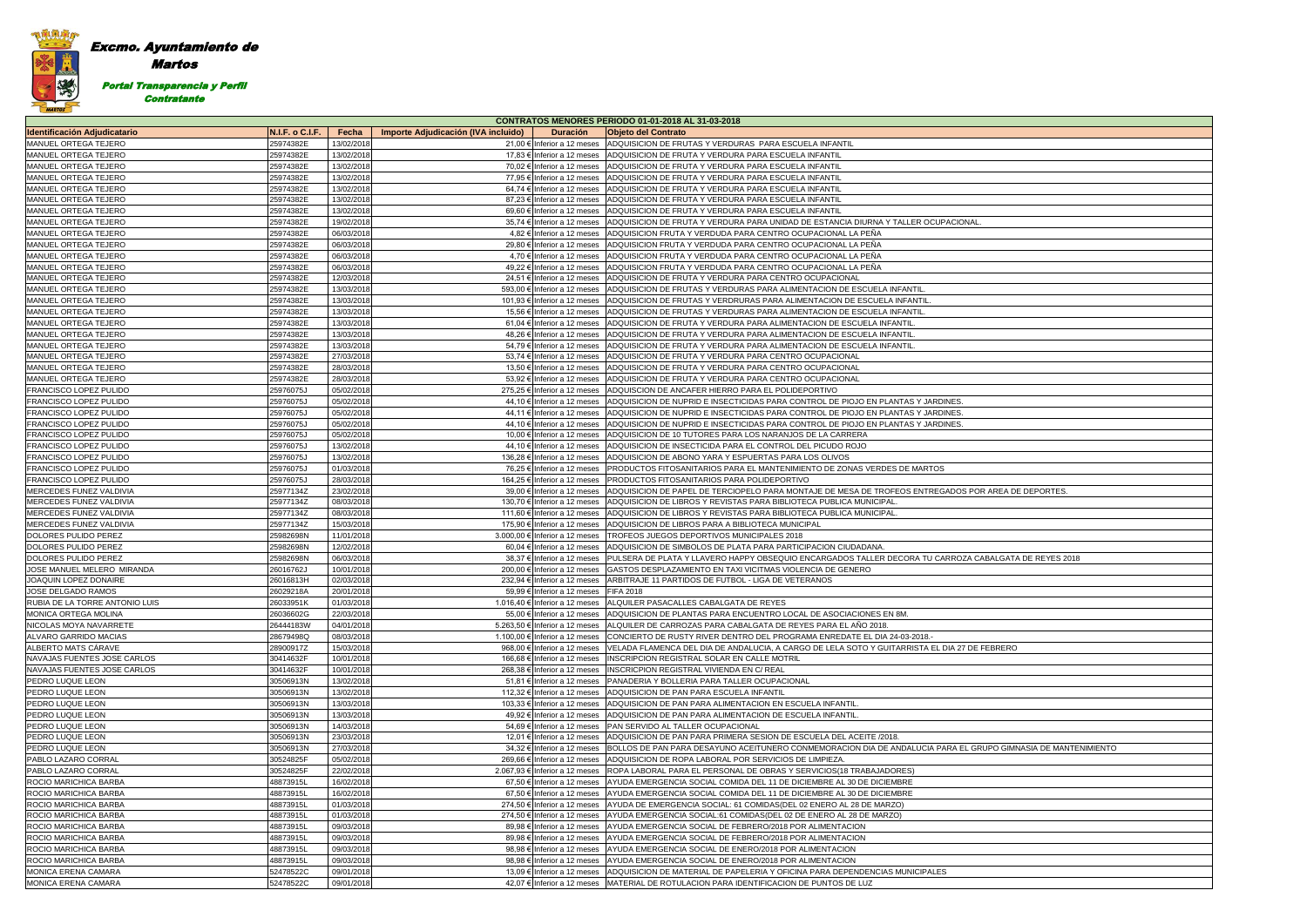## Excmo. Ayuntamiento de

Martos

灣

Portal Transparencia y Perfil

Contratante

| <b>CONTRATOS MENORES PERIODO 01-01-2018 AL 31-03-2018</b> |                        |                          |                                                             |                                                                                                                                                                                                  |  |  |  |
|-----------------------------------------------------------|------------------------|--------------------------|-------------------------------------------------------------|--------------------------------------------------------------------------------------------------------------------------------------------------------------------------------------------------|--|--|--|
| <b>Identificación Adjudicatario</b>                       | <b>N.I.F. o C.I.F.</b> | Fecha                    | Importe Adjudicación (IVA incluido)<br><b>Duración</b>      | <b>Objeto del Contrato</b>                                                                                                                                                                       |  |  |  |
| MONICA ERENA CAMARA                                       | 52478522C              | 08/01/2018               |                                                             | 136,50 € Inferior a 12 meses MATERIAL DE PAPELERIA Y OFICINA PARA DEPENDENCIAS MUNICIPALES                                                                                                       |  |  |  |
| MONICA ERENA CAMARA                                       | 52478522C              | 17/01/2018               | 127,69 € Inferior a 12 meses                                | GUILLOTINA DE PALANCA PARA PAPEL PARA LA POLICIA LOCAL                                                                                                                                           |  |  |  |
| MONICA ERENA CAMARA                                       | 52478522C              | 11/01/2018               | 327,51 € Inferior a 12 meses                                | COMPONENTES JOOMIAN PARA LA PAGINA WEB (JOOMIA RSS FEED CREATOR)                                                                                                                                 |  |  |  |
| MONICA ERENA CAMARA                                       | 52478522C              | 10/01/2018               | 470,81 € Inferior a 12 meses                                | 10 ALIMENTADORES LDC DE 12 V                                                                                                                                                                     |  |  |  |
| MONICA ERENA CAMARA                                       | 52478522C              | 05/02/2018               | 45,50 € Inferior a 12 meses                                 | ADQUISICION DE CABLES ADAPTADOR PARA CONECTORES.                                                                                                                                                 |  |  |  |
| MONICA ERENA CAMARA                                       | 52478522C              | 13/02/2018               | 18,68 € Inferior a 12 meses                                 | ADQUISICION DE TELEFONO GIGASET INALAMBRICO MODELO TSI-A120.                                                                                                                                     |  |  |  |
| MONICA ERENA CAMARA                                       | 52478522C              | 13/02/2018               | 95,83 € Inferior a 12 meses                                 | ADQUISICION DE 10 CAJAS DE CD PARA SERVICIO DE INFORMATICA.                                                                                                                                      |  |  |  |
| MONICA ERENA CAMARA                                       | 52478522C              | 13/02/2018               | 386,70 € Inferior a 12 meses                                | ADQUISICION DE 5 DISCOS KINGSTON INTERNOS Y 1 FUENTE DE ALIMENTACION PARA EL AREA DE INFORMATICA.                                                                                                |  |  |  |
| MONICA ERENA CAMARA                                       | 52478522C              | 13/02/2018               | 576,64 € Inferior a 12 meses                                | ADQUISICION DE MATERIAL DE PAPELERIA Y OFICINA PARA DEPENDENCIAS MUNICIPALES                                                                                                                     |  |  |  |
| MONICA ERENA CAMARA                                       | 52478522C              | 19/02/2018               | 57,60 € Inferior a 12 meses                                 | ADQUISICION DE MATERIAL DIVERSO PARA UNIDAD DE ESTANCIA DIURNO ""TALLER OCUPACIONAL"".                                                                                                           |  |  |  |
| MONICA ERENA CAMARA                                       | 52478522C              | 19/02/2018               | 187,49 € Inferior a 12 meses                                | ADQUISICION DE 5 CAJAS DE ORDENADOR PARA EL SERVICIO DE INFORMATICA.                                                                                                                             |  |  |  |
| MONICA ERENA CAMARA                                       | 52478522C              | 22/02/2018               | 101,70 € Inferior a 12 meses                                | ADQUISICION DE MATERIALES PARA EL DEPARTAMENTO DE INFORMATICA                                                                                                                                    |  |  |  |
| MONICA ERENA CAMARA                                       | 52478522C              | 22/02/2018               | 28,82 € Inferior a 12 meses                                 | PIEZA AVERIA PARA EL SERVIDOR DE INFORMATICA                                                                                                                                                     |  |  |  |
| MONICA ERENA CAMARA                                       | 52478522C              | 23/02/2018               | 92,08 € Inferior a 12 meses                                 | ADQUISICION DE CD, DVD Y FUNDAS PARA MATERIAL DE EMISORA MUNICIPAL                                                                                                                               |  |  |  |
| MONICA ERENA CAMARA                                       | 52478522C              | 23/02/2018               | 127,69 € Inferior a 12 meses                                | CIZALLA DE PALANCA MOD. CL200 CORTE 15 HOJAS GBC (CC001210)                                                                                                                                      |  |  |  |
| MONICA ERENA CAMARA                                       | 52478522C              | 08/03/2018               | 43,50 € Inferior a 12 meses                                 | MATERIALES PARA LLEVAR A CABO ACTIVIDADES ORGANIZADAS CON COLEGIOS: TALLERES,DIA DEL LIBRO,EXPOSICIONES,ETC                                                                                      |  |  |  |
| MONICA ERENA CAMARA                                       | 52478522C              | 08/03/2018               | 76,23 € Inferior a 12 meses                                 | MATERIALES PARA LLEVAR A CABO ACTIVIDADES ORGANIZADAS INFANTILES: TALLERES,DIA DEL LIBRO,EXPOSICIONES,ETC                                                                                        |  |  |  |
| MONICA ERENA CAMARA                                       | 52478522C              | 08/03/2018               | 113,83 € Inferior a 12 meses                                | UN JUEGO DE CARTUCHOS DE COLOR PARA LA MAQUINA BROTHER DE URBANISMO                                                                                                                              |  |  |  |
| MONICA ERENA CAMARA                                       | 52478522C              | 08/03/2018               | 8,51 € Inferior a 12 meses                                  | ADQUISICION DE DIVERSO MATERIAL DE OFICINA PARA INSTALACIONES DE PISCINA CUBIERTA.                                                                                                               |  |  |  |
| MONICA ERENA CAMARA                                       | 52478522C              | 12/03/2018               | 122,60 € Inferior a 12 meses                                | RAXO AL MODE PRO 13.X + MODULE TEMPLATE ALL MODE PAGINATION (SERVICIOS INFORMÁTICOS) / RSFORMPRO SINGLE SITE SUBCRIPT                                                                            |  |  |  |
| MONICA ERENA CAMARA                                       | 52478522C              | 12/03/2018               | 411,04 € Inferior a 12 meses                                | ADQUISION DE MATERIAL DE PAPELERIA PARA OFICINAS MUNICIPALES.                                                                                                                                    |  |  |  |
| MONICA ERENA CAMARA                                       | 52478522C              | 22/03/2018               | 384,43 € Inferior a 12 meses                                | ADQUISICION DE TRES BOBINAS Y EXTENSIR DE ALTA RESOLUCION EN CATEGORIA 5 PARA TEATRO MUNICIPAL.                                                                                                  |  |  |  |
| MONICA ERENA CAMARA                                       | 52478522C              | 28/03/2018               | 31.46 € Inferior a 12 meses                                 | ADQUISICION DE HERRAMIENTAS PARA ROTULAR Y ETIQUETAR ELEMENTOS ELECTRICOS Y CLIMATIZACION DE PISCINA CUBIERTA                                                                                    |  |  |  |
| MONICA ERENA CAMARA                                       | 52478522C              | 28/03/2018               | 53,08 € Inferior a 12 meses                                 | HERRAMIENTA COMPROBADORA RJ45                                                                                                                                                                    |  |  |  |
| LOPEZ LUQUE CARMEN                                        | 52550660F              | 12/02/2018               | 165,00 € Inferior a 12 meses                                | ADQUISICION DE ROSCOS DE HUEVO PARA ENTIERRO DE LA SARDINA, CARNAVAL 2018.                                                                                                                       |  |  |  |
| ANTONIO ROSA HIDALGO                                      | 52551371M              | 02/03/2018               | 211,76 € Inferior a 12 meses                                | ARBITRAJE 10 PARTIDOS DE FUTBOL - 7 LIGA DE VETERANOS                                                                                                                                            |  |  |  |
| MIRANDA CARRERAS INMACULADA                               | 52551849T              | 01/03/2018               | 66,00 € Inferior a 12 meses                                 | SERVICIO DE TRASNPORTE TREN GRANADA-MADRID-GRANADA JORNADA FORMACION GALATEA MADRID 21/02/18                                                                                                     |  |  |  |
| MIRANDA CARRERAS INMACULADA                               | 52551849T              | 02/03/2018               | 55,00 € Inferior a 12 meses                                 | ALOJAMIENTO EN HOTEL INFANTA MERCEDES PARA MANUEL IBAÑEZ 20 A 21/02/2018.                                                                                                                        |  |  |  |
| MIRANDA CARRERAS INMACULADA                               | 52551849T              | 06/03/2018               | 108,32 € Inferior a 12 meses                                | AVE CORDOBA-MADRID-CORDOBA 19.12.17                                                                                                                                                              |  |  |  |
| CASTILLO CHICA VILLA                                      | 52552686D              | 28/03/2018               | 1.467,38 € Inferior a 12 meses                              | ACOGIMIENTO EN RESIDENCIA ""EDADES"" LOS VILLARES(MES DE FEBRERO)                                                                                                                                |  |  |  |
| VICTOR MANUEL POLO CANALEJO                               | 74644792V              | 19/01/2018               | 145,20 € Inferior a 12 meses                                | SERVICIOS DE EMISION DE STREAMING O EMISION POR INTERNET                                                                                                                                         |  |  |  |
| JOSE MANUEL BARRANCO LUQUE                                | 75013326E              | 12/01/2018               | 363,00 € Inferior a 12 meses                                | EDICION CARTELES DE SEMANA SANTA 2018 (400)                                                                                                                                                      |  |  |  |
| JOSE MANUEL BARRANCO LUQUE                                | 75013326E              | 19/01/2018               | 98,01 € Inferior a 12 meses                                 | ENTRADAS PARA LA SEMIFINAL Y FINAL DEL COAC 2018                                                                                                                                                 |  |  |  |
| JOSE MANUEL BARRANCO LUQUE                                | 75013326E              | 15/02/2018               | 7.507,73 € Inferior a 12 meses                              | IMPRESION DE REVISTA NAZARENO Nº:18                                                                                                                                                              |  |  |  |
| JOSE MANUEL BARRANCO LUQUE<br>JOSE MANUEL BARRANCO LUQUE  | 75013326E<br>75013326E | 08/03/2018<br>21/03/2018 | 32,67 € Inferior a 12 meses<br>968,00 € Inferior a 12 meses | IMPRESION DE ENTRADAS PARA EL ESPECTACULO DE DANZA"VOCES TATUADAS"<br>EDICION DE GUIAS DE SEMANA SANTA DEL AÑO 2018.                                                                             |  |  |  |
| MANUEL MARCHAL LOPEZ                                      | 75016689G              | 04/01/2018               | 39,94 € Inferior a 12 meses                                 | ADITIVO VEHICULO AKO BLUE 25 L. VREA, MANO DE OBRA Y REMETER EL CABLE DEL MABDO                                                                                                                  |  |  |  |
| MANUEL MARCHAL LOPEZ                                      | 75016689G              | 08/01/2018               | 39,76 € Inferior a 12 meses                                 | ALMACEN DE OBRAS 2 ACEITE ENI 15W40 EN 1 LITRO, 1 BUJIA NGK BR9ES, 1 MANO DE DESBLOQUEAR Y PONER A PUNTO Y LIMPIAR LA TA                                                                         |  |  |  |
| MANUEL MARCHAL LOPEZ                                      | 75016689G              | 17/01/2018               | 22,05 € Inferior a 12 meses                                 | CADENA CORTADA 40 R 3/8 PMC3, LIMPIADO DE FILTRO                                                                                                                                                 |  |  |  |
| MANUEL MARCHAL LOPEZ                                      | 75016689G              | 17/01/2018               | 8,00 € Inferior a 12 meses                                  | ACEITE REPSOL PARA CADENA SAE 30                                                                                                                                                                 |  |  |  |
| MANUEL MARCHAL LOPEZ                                      | 75016689G              | 17/01/2018               |                                                             | 72,00 € Inferior a 12 meses CADENA PARA MOTOSIERRA Y PILOTO PIRULO PARA DUMPER                                                                                                                   |  |  |  |
| MANUEL MARCHAL LOPEZ                                      | 75016689G              | 10/01/2018               |                                                             | 27,81 € Inferior a 12 meses DOS GARRAFAS DE ACEITE CADENA STHIL 5 LITROS                                                                                                                         |  |  |  |
| MANUEL MARCHAL LOPEZ                                      | 75016689G              | 16/01/2018               |                                                             | 63,15 € Inferior a 12 meses PARA VEHICULO C-15 MATRICULA J-5815-V 1 FILTRO DE AIRE HONDA, 1 ACEITE 15W40 MANNOL, 1 BUJIA NGK Y MANO DE OBRA CON PUES                                             |  |  |  |
| <b>MANUEL MARCHAL LOPEZ</b>                               | 75016689G              | 05/02/2018               | 14,52 € Inferior a 12 meses                                 | ADQUISICION DE MUEBLES DE EMBRAGUE Y AFILADO.                                                                                                                                                    |  |  |  |
| MANUEL MARCHAL LOPEZ                                      | 75016689G              | 13/02/2018               | 6,50 € Inferior a 12 meses                                  | ADQUISICION DE CAMARA Y REPARACION DE CARRETILLA EN SERVICIOS DE OBRAS.                                                                                                                          |  |  |  |
| MANUEL MARCHAL LOPEZ                                      | 75016689G              | 13/02/2018               | 45,98 € Inferior a 12 meses                                 | ADQUISICION DE CADENA PICCO MICRO Y ESPADA PARA JARDINES                                                                                                                                         |  |  |  |
| MANUEL MARCHAL LOPEZ                                      | 75016689G              | 13/02/2018               | 98,80 € Inferior a 12 meses                                 | ADQUISICION DE CADENA, TAPA DE CARTEL, CADENA CORTADA Y ESPADA PARA JARDINES                                                                                                                     |  |  |  |
| <b>MANUEL MARCHAL LOPEZ</b>                               | 75016689G              | 13/02/2018               | 420,33 € Inferior a 12 meses                                | ADQUISICION DE MOTOSIERRA, CADENA CORTADA, LIMA Y MANGO DE LIMA PARA JARDINES                                                                                                                    |  |  |  |
| MANUEL MARCHAL LOPEZ                                      | 75016689G              | 19/02/2018               | 25,13 € Inferior a 12 meses                                 | ADQUISICION DE DOS GARRAFAS DE ACEITE PARA MOTOSIERRA DEL SIERVICIO DE JARDINERIA.                                                                                                               |  |  |  |
| MANUEL MARCHAL LOPEZ                                      | 75016689G              | 19/02/2018               |                                                             | 149,04 € Inferior a 12 meses   ADQUISICION DE POLEA DE TRACTOR Y CORREAS PARA MANTENIMIENTOS DE INSTALACIONES DEPORTIVAS EN CAMPO DE FUTBOL.                                                     |  |  |  |
| MANUEL MARCHAL LOPEZ                                      | 75016689G              | 19/02/2018               |                                                             | 100,62 € Inferior a 12 meses ANTICONGELANTE, ACEITE HIDRAULICO PARA MANTENIMIENTO DE ALMACEN                                                                                                     |  |  |  |
| MANUEL MARCHAL LOPEZ                                      | 75016689G              | 19/02/2018               | 311,61 € Inferior a 12 meses                                | 4 GARRAFAS DE ACEITE PARA MANTENIMIENTO RULO DE OBRAS                                                                                                                                            |  |  |  |
| MANUEL MARCHAL LOPEZ                                      | 75016689G              | 19/02/2018               | 23,00 € Inferior a 12 meses                                 | ADQUISICION DE METROS DE BLUE VREA PARA MANTENIMIENTOS DE VEHICULOS.                                                                                                                             |  |  |  |
| MANUEL MARCHAL LOPEZ                                      | 75016689G              | 19/02/2018               | 583,75 € Inferior a 12 meses                                | ADQUISICION DE BIDON GRANDE PARA MANTENIMIENTOS DE RULO DEL SERVICIO DE OBRAS.                                                                                                                   |  |  |  |
| MANUEL MARCHAL LOPEZ                                      | 75016689G              | 01/03/2018               | 166,74 € Inferior a 12 meses                                | MATERIALES PARA EL ARREGLO DE MOTOSOLDADORA DEL SERVICIO DE HERRERIA                                                                                                                             |  |  |  |
| MANUEL MARCHAL LOPEZ                                      | 75016689G<br>75016689G | 09/03/2018<br>12/03/2018 | 121,42 € Inferior a 12 meses<br>11,20 € Inferior a 12 meses | MACARRON DE GASOLINA / TIRADOR DE AIRE DE BR 420 / Carburador HD 29 BR 420 / BUJIA NGK BPMR 7 A MOTOSIERRA / FILTRO DE<br>ADQUISICION DE BUJIAS PARA GENERADORES UTILIZADOS EN ALMACEN DE OBRAS. |  |  |  |
| MANUEL MARCHAL LOPEZ<br>MANUEL MARCHAL LOPEZ              | 75016689G              | 13/03/2018               |                                                             | 72,90 € Inferior a 12 meses   ADQUISICION DE ACEITE HIDRAULICO DEL 68 REPSOL PARA MANTENIMIENTO DE ALMACEN DE OBRAS.                                                                             |  |  |  |
| MANUEL MARCHAL LOPEZ                                      | 75016689G              | 22/03/2018               | 314,90 € Inferior a 12 meses                                | ADQUISICION DE 5 ARNESES DE SUJECCION PARA DESBROZADORAS DEL SERVICIO DE JARDINERIA.                                                                                                             |  |  |  |
| MANUEL MARCHAL LOPEZ                                      | 75016689G              | 23/03/2018               |                                                             | 72,90 € Inferior a 12 meses   ADQUISICION DE ACEITE HIDRAULICO DEL 68 PARA MANTENIMIENTO DE VEHICULO CON MATRICULA 9152 BCC.                                                                     |  |  |  |
| MANUEL MARCHAL LOPEZ                                      | 75016689G              | 27/03/2018               | 66,39 € Inferior a 12 meses                                 | ACEITE HIDRAULICO PARA PALA E8097BBM                                                                                                                                                             |  |  |  |
| MANUEL MARCHAL LOPEZ                                      | 75016689G              | 27/03/2018               |                                                             | 150,04 € Inferior a 12 meses   PARA PALA 9152 BB SE ADQUIERE ACEITE HIDRAULICO 20 LITROS                                                                                                         |  |  |  |
| MANUEL MARCHAL LOPEZ                                      | 75016689G              | 28/03/2018               |                                                             | 33,43 € Inferior a 12 meses ACEITE HP MINERAL PARA INSTALACIONES DEPORTIVAS                                                                                                                      |  |  |  |
| MANUEL MARCHAL LOPEZ                                      | 75016689G              | 28/03/2018               | 35,01 € Inferior a 12 meses                                 | 1 ACEITE TITAN PARA GENERADORES DE ALMACEN DE OBRAS                                                                                                                                              |  |  |  |
| MANUEL MARCHAL LOPEZ                                      | 75016689G              | 28/03/2018               |                                                             | 74,98 € Inferior a 12 meses   ACEITE HIDRAULICO Y AGUA DESTILADA PARA PALA KOMATSU                                                                                                               |  |  |  |
| FRANCISCO CARRASCO SOTO                                   | 75868565Y              | 07/02/2018               | 2.000,00 € Inferior a 12 meses                              | CONCIERTO NAVAJITA PLATEA EL 24/02/2018 DENTRO DEL PROGRAMA ENREDATE 2018.                                                                                                                       |  |  |  |
| MANUEL FRANCISCO GOMEZ CAZALLA                            | 77321666J              | 19/01/2018               |                                                             | 24,20 € Inferior a 12 meses RUEDA PARA W CADDY 3160-JTK RUEDA DE REPUESTO                                                                                                                        |  |  |  |

| <b>IFORMATICA.</b>                |
|-----------------------------------|
|                                   |
|                                   |
|                                   |
|                                   |
|                                   |
|                                   |
|                                   |
| LIBRO, EXPOSICIONES, ETC          |
| RO,EXPOSICIONES,ETC               |
|                                   |
|                                   |
| / RSFORMPRO SINGLE SITE SUBCRIPTI |
|                                   |
| MUNICIPAL.                        |
| ZACION DE PISCINA CUBIERTA        |
|                                   |
|                                   |
|                                   |
| DRID 21/02/18                     |
|                                   |
|                                   |
|                                   |
|                                   |
|                                   |
|                                   |
|                                   |
|                                   |
|                                   |
|                                   |
| R Y PONER A PUNTO Y LIMPIAR LA TA |
|                                   |
|                                   |
|                                   |
|                                   |
| IIA NGK Y MANO DE OBRA CON PUES   |
|                                   |
|                                   |
|                                   |
|                                   |
|                                   |
|                                   |
| DRTIVAS EN CAMPO DE FUTBOL.       |
|                                   |
|                                   |
|                                   |
|                                   |
|                                   |
| 7 A MOTOSIERRA / FILTRO DE        |
|                                   |
| S.                                |
|                                   |
| 9152 BCC.                         |
|                                   |
|                                   |
|                                   |
|                                   |
|                                   |
|                                   |
|                                   |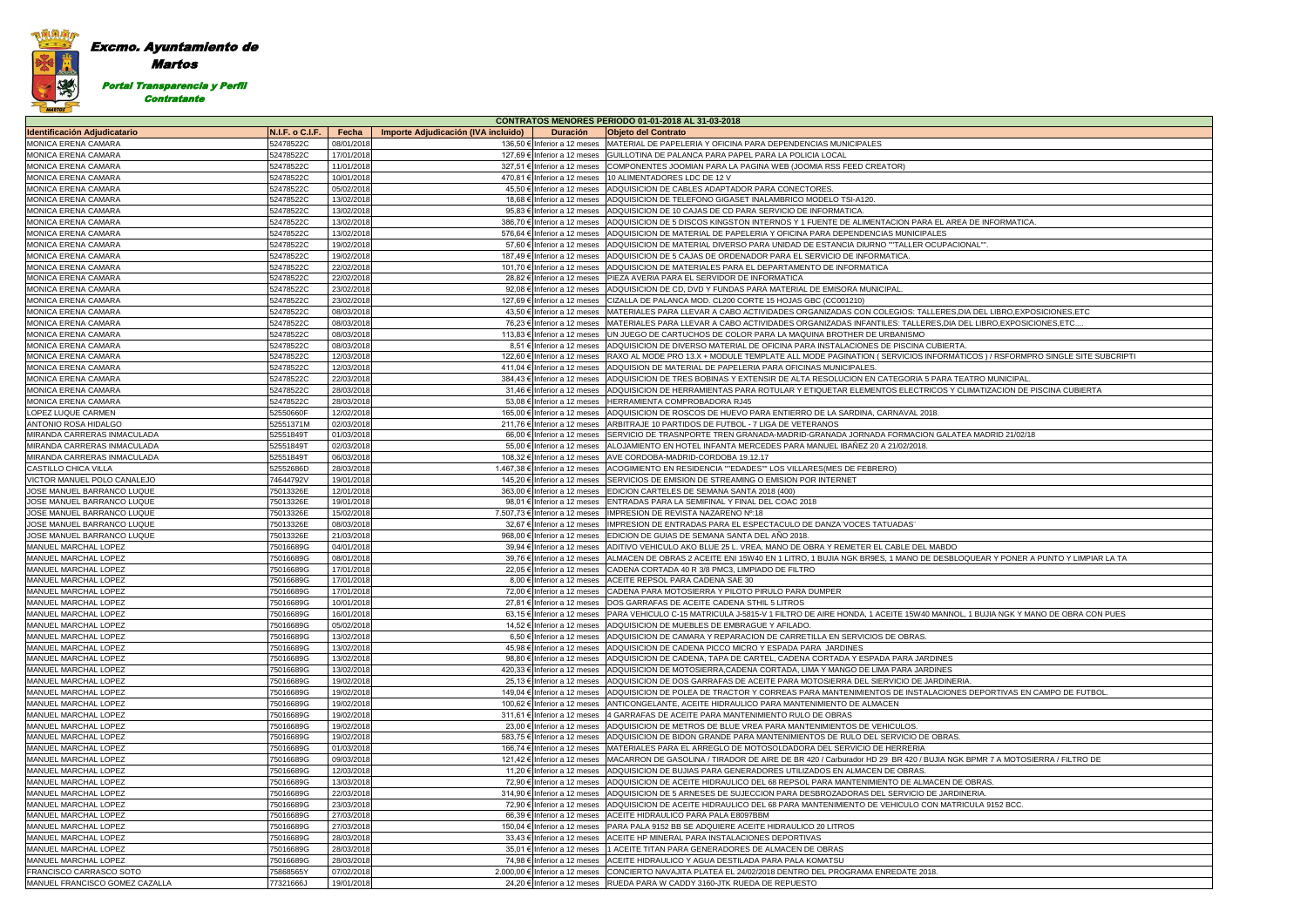# Excmo. Ayuntamiento de

纂 MARTOS

Martos

Portal Transparencia y Perfil

Contratante

|                                                  |                 |                                                                 | CONTRATOS MENORES PERIODO 01-01-2018 AL 31-03-2018                                                                              |
|--------------------------------------------------|-----------------|-----------------------------------------------------------------|---------------------------------------------------------------------------------------------------------------------------------|
| <b>Identificación Adjudicatario</b>              | N.I.F. o C.I.F. | Fecha<br>Importe Adjudicación (IVA incluido)<br><b>Duración</b> | <b>Objeto del Contrato</b>                                                                                                      |
| MANUEL FRANCISCO GOMEZ CAZALLA                   | 77321666J       | 22/02/2018<br>138,00 € Inferior a 12 meses                      | 1 NEUMATICO MICHELIN PARA VEHICULO CITROEN JUMPY CON MATRICULA 5210JTH                                                          |
| MANUEL FRANCISCO GOMEZ CAZALLA                   | 77321666J       | 01/03/2018<br>57,00 € Inferior a 12 meses                       | PARA VEHICULO CORTACESPED HONDA JARDINERIA SE ADQUIEREN 1 NEUMATICO Y UNA ECOTASA Y VALVULA                                     |
| MANUEL FRANCISCO GOMEZ CAZALLA                   | 77321666J       | 27/03/2018<br>36,30 € Inferior a 12 meses                       | ARREGLO DE PINCHAZO DELANTERO PARA PALA KOMATSU                                                                                 |
| MANUEL FRANCISCO GOMEZ CAZALLA                   | 77321666J       | 28/03/2018<br>18,15 € Inferior a 12 meses                       | REPARACION DE PINCHAZO DELANTERO DERECHO(PARCHE EN CAMARA) DEL VEHICULO DUMPRE E-9481-BGJ                                       |
| MANUEL FRANCISCO GOMEZ CAZALLA                   | 77321666J       | 28/03/2018<br>360,00 € Inferior a 12 meses                      | 4 NEUMATICOS TAURUS PARA VEHICULO FORD TRANSIT DEL SERVICIO DE OBRAS                                                            |
| MONTIEL CONTRERAS JESUS                          | 77324489F       | 17/01/2018<br>750,00 € Inferior a 12 meses                      | SERVICIO DE CATERING JURADO SEMIFINALES CONCURSO AGRUPACIONES CARNAVALESCAS 2018 LOS DIAS 27 Y 28 ENERO 2018.                   |
| MONTIEL CONTRERAS JESUS                          | 77324489F       | 17/01/2018<br>350,00 € Inferior a 12 meses                      | SERVICIO DE CATERING JURADO FINAL CONCURSO AGRUPACIONES CARNAVALESCAS 2018 EL DIA 3 DE FEBRERO 2018.-                           |
| MONTIEL CONTRERAS JESUS                          | 77324489F       | 03/01/2018<br>150,00 € Inferior a 12 meses                      | SERVICIO DE CATERING PARA REYES MAGOS CABALGATA AÑO 2018                                                                        |
| ANTONIO LUQUE LOPEZ                              | 77332593S       | 13/02/2018<br>613,29 € Inferior a 12 meses                      | ADQUISICION DE BATERIA Y MANO DE OBRA PARA EL VEHICULO POLICIA LOCAL (8978-HWW).                                                |
| FERNANDO CASTILLO ORTEGA                         | 77335143N       | 23/01/2018<br>3.196,82 € Inferior a 12 meses                    | MAQUINA DE AIRE ACONDICIONADO MITSUBISHI ELECTRIC, PARA PUESTO RECEPCION TELEFONISTA                                            |
| FERNANDO CASTILLO ORTEGA                         | 77335143N       | 23/03/2018<br>24,20 € Inferior a 12 meses                       | 6 TACOS, 6 TIRAFONDOS Y MANO DE OBRA                                                                                            |
| FERNANDO CASTILLO ORTEGA                         | 77335143N       | 23/03/2018<br>96,80 € Inferior a 12 meses                       | Rect. FACTURA 2 / MANO DE OBRA MANOLO / MANO DE OBRA J.ANTONIO                                                                  |
| MANUEL RAMIREZ RUIZ                              | 77335339R       | 12/03/2018<br>17,18 € Inferior a 12 meses                       | ADQUISICION DE SPRAY TEXTURADO GRIS Y SPRAY LLANTAS DE PLATA PARA MANTENIMIENTO DE CAMION JARDINEROS.                           |
| MANUEL RAMIREZ RUIZ                              | 77335339R       | 27/03/2018<br>49,22 € Inferior a 12 meses                       | PINTURA PARA FACHADA EXTERIOR PABELLON                                                                                          |
| MANUEL RAMIREZ RUIZ                              | 77335339R       | 28/03/2018<br>153,42 € Inferior a 12 meses                      | MATERIAL DE PINTURA PARA INSTALACIONES DEPORTIVAS                                                                               |
| RAUL OCAÑA VILLAR                                | 77338893J       | 13/03/2018<br>145,20 € Inferior a 12 meses                      | 10 LOSAS DE GRANITO ROSA PORRIÑO PARA EL TEATRO MUNICIPAL                                                                       |
| ROSA VILLEN ZUHEROS                              | 77341835B       | 13/02/2018<br>255,91 € Inferior a 12 meses                      | DESAYUNOS, ALMUERZOS Y CENAS A DETENIDOS EN ESTE ARRESTO MUNICIPAL DURANTE EL MES DE ENERO 2018                                 |
| <b>ROSA VILLEN ZUHEROS</b>                       | 77341835B       | 05/03/2018<br>237,76 € Inferior a 12 meses                      | DESAYUNOS, ALMUERZOS Y CENAS A DETENIDOS EN ARRESTO MUNICIPAL DURANTE EL PASADO MES DE FEBRERO                                  |
| JOSE IBAÑEZ GONZALEZ                             | 77342083Y       | 10/01/2018<br>302,05 € Inferior a 12 meses                      | INSERCION PUBLICITARIA PARA PROMOCION Y DIFUSION DE LA SEMANA SANTA DE MARTOS 2018 EN LA REVISTA ESPECIALIZADA ""PASION E       |
| LUCIA HIGUERAS JIMENEZ                           | 77345303Y       | 21/02/2018<br>242,00 € Inferior a 12 meses                      | <b>MAQUILLAJE REYES MAGOS</b>                                                                                                   |
| DIARIO JAEN S.A.                                 | A14100531       | 10/01/2018<br>544,50 € Inferior a 12 meses                      | PUBLICIDAD EN DIARIO JAEN FITUR 2018 (MEDIA PAGINA A COLOR EN REVISTA FITUR)                                                    |
| DIARIO JAEN S.A.                                 | A14100531       | 09/02/2018<br>682,00 € Inferior a 12 meses                      | Suscripción: DIARIO JAÉN : JAEN + AS 364 uds. 02/01/2018 - 31/12/2018 (                                                         |
|                                                  |                 |                                                                 |                                                                                                                                 |
| DIARIO JAEN S.A.                                 | A14100531       | 19/02/2018<br>502,00 € Inferior a 12 meses                      | Suscripción: DIARIO JAÉN : DIARIO JAÉN SUSCRIPCIONES 364 uds. 02/01/2018 - 31/12/2018 (                                         |
| DIARIO JAEN S.A.                                 | A14100531       | 08/03/2018<br>739,60 € Inferior a 12 meses                      | Suscripción: DIARIO JAÉN: JAEN + AS 364 uds. 02/01/2018 - 31/12/2018 () / Suscripción: DIEZ MINUTOS: DIEZ MINUTOS 3             |
| DIARIO JAEN S.A.                                 | A14100531       | 15/03/2018<br>361,06 € Inferior a 12 meses                      | PUBLICACION EDICTO MODIFICACION Nº 2 DEL PGOU(FICHA URBANISTICA DEL POLIGONO OLIVARERO DE MARTOS).                              |
| DIARIO JAEN S.A.                                 | A14100531       | 15/03/2018<br>270,80 € Inferior a 12 meses                      | PUBLICACION EDICTO CONVENIO URB. DOTACIONES PUBLICAS( SG.EQ-17:SISTEMA GENERAL EQUIPAMIENTO DEPORTIVO)                          |
| TUCCITANA DE CONTRATAS S.A.                      | A23212707       | 19/01/2018<br>172,49 € Inferior a 12 meses                      | PARA ACERADO DEL MONTE LOPE ALVAREZ 3.46 TONELADAS DE AGLOMERADO EN FRIO ARIDO NORMAL                                           |
| TUCCITANA DE CONTRATAS S.A.                      | A23212707       | 19/01/2018<br>44,88 € Inferior a 12 meses                       | PARA ACERADO DEL MONTE LOPE ALVAREZ 1 GARRAFA DE EMULSION EAM                                                                   |
| TUCCITANA DE CONTRATAS S.A                       | A23212707       | 18/01/2018<br>248,27 € Inferior a 12 meses                      | PARA ACERADO DE MONTE LOPE ALVAREZ 1.98 TONELADAS DE AGLOMERADO EN FRIO ARIDO NORMAL                                            |
| TUCCITANA DE CONTRATAS S.A                       | A23212707       | 18/01/2018<br>89,76 € Inferior a 12 meses                       | PARA ACERADO DE MONTE LOPE ALVAREZ 2 GARRAFAS DE EMULSION                                                                       |
| TUCCITANA DE CONTRATAS S.A                       | A23212707       | 13/02/2018<br>125,38 € Inferior a 12 meses                      | ADQUISICION DE TONELADAS DE ALQUITRAN PARA MANTENIMIENTOS GENERALES DE VIAS PUBLICAS.                                           |
| TUCCITANA DE CONTRATAS S.A.                      | A23212707       | 13/02/2018<br>130,06 € Inferior a 12 meses                      | ADQUISICION DE 2.22 TONELADAS DE ALQUITRAN PARA MANTENIMIENTOS GENERAL DE VARIAS VIAS PUBLICAS.                                 |
| TUCCITANA DE CONTRATAS S.A.                      | A23212707       | 19/02/2018<br>189,70 € Inferior a 12 meses                      | ADQUISICION DE AGLOMERADO PARA MANTENIMIENTOS REALIZADOS EN VARIAS CALLES                                                       |
| TUCCITANA DE CONTRATAS S.A                       | A23212707       | 08/03/2018<br>13.911,98 € Inferior a 12 meses                   | REALIZACION DE OBRAS DE VALLADO PARA CERCADO ALREDEDOR DE PISTAS DE SKATE PARK.                                                 |
| TUCCITANA DE CONTRATAS S.A.                      | A23212707       | 12/03/2018<br>90,99 € Inferior a 12 meses                       | ADQUISICION DE DOS GARRAFAS DE EMULSION PARA BACHEO DE VARIAS CALLES                                                            |
| TUCCITANA DE CONTRATAS S.A                       | A23212707       | 12/03/2018<br>173,72 € Inferior a 12 meses                      | ADQUISICION DE AGLOMERADO EN FRIO PARA MANTENIMIENTOS REALIZADOS EN VARIAS CALLES.                                              |
| TUCCITANA DE CONTRATAS S.A.                      | A23212707       | 27/03/2018<br>10,96 € Inferior a 12 meses                       | PARA BACHEO EN VARIAS CALLES SE ADQUIEREN 0.22 TONELADAS DE AGLOMERADO EN FRIO                                                  |
| TUCCITANA DE CONTRATAS S.A.                      | A23212707       | 27/03/2018<br>161,52 € Inferior a 12 meses                      | 3.24 TONELADAS DE AGLOMERADO EN FRIO ARIDO NORMAL PARA BACHEO VARIAS CALLES                                                     |
| TUCCITANA DE CONTRATAS S.A                       | A23212707       | 27/03/2018<br>44,70 € Inferior a 12 meses                       | 1 GARRAFA EMUSION PARA BACHEO DE VARIAS CALLES                                                                                  |
| TUCCITANA DE CONTRATAS S.A.                      | A23212707       | 28/03/2018<br>22,93 € Inferior a 12 meses                       | 0.46 TONELADAS DE AGLOMERADOR EN FRIO ARIDO NORMAL PARA BACHEO VARIAS CALLES                                                    |
| TUCCITANA DE CONTRATAS S.A                       | A23212707       | 28/03/2018<br>17,94 € Inferior a 12 meses                       | 0.36 TONELADAS DE AGLOMERADO EN FRIO ARIDO NORMAL PARA BACHEO DE VARIAS CALLES                                                  |
| TUCCITANA DE CONTRATAS S.A                       | A23212707       | 28/03/2018<br>18,95 € Inferior a 12 meses                       | 0.38 TONELADAS DE AGLOMERADO EN FRIO ARIDO NORMAL PARA BACHEO VARIAS CALLES                                                     |
| TUCCITANA DE CONTRATAS S.A.                      | A23212707       | 28/03/2018                                                      | 105,51 € Inferior a 12 meses 1.92 TONELADAS DE AGLOMERADO EN FRIO FINO PARA BACHEO VARIAS CALLES                                |
| TUCCITANA DE CONTRATAS S.A.                      | A23212707       | 28/03/2018                                                      | 44,70 € Inferior a 12 meses ADQUISICION DE 1 UNIDAD GARRAFA EMUSION PARA BACHEO VARIAS CALLES                                   |
| TUCCITANA DE CONTRATAS S.A.                      | A23212707       | 28/03/2018                                                      | 26,92 € Inferior a 12 meses 0.54 TONELADAS DE AGLOMERADO EN FRIO ARIDO NORMAL PARA BACHEO VARIAS CALLES                         |
| ALLIANZ CIA DE SEGUROS Y REASEGUROS              | A28007748       | 05/02/2018<br>84,77 € Inferior a 12 meses                       | COMPLEMENTARIA DE SEGURO PARA ABSENTISMO Y TEMPOREREA. SEGUN PÓLIZA Nº: 42610614/0                                              |
| ALLIANZ CIA DE SEGUROS Y REASEGUROS              | A28007748       | 05/02/2018<br>117.54 € Inferior a 12 meses                      | SEGURO DE ACCIDENTES POR RUTA SENDERISTA A DIA 27/01/2018.                                                                      |
| ALLIANZ CIA DE SEGUROS Y REASEGUROS              | A28007748       | 12/02/2018<br>108,09 € Inferior a 12 meses                      | 42596543 (PÓLIZA: 42596543 RECIBO: 310079309 RAMO 133-ACCIDENTES COLECTIVO)                                                     |
| ALLIANZ CIA DE SEGUROS Y REASEGUROS              | A28007748       | 13/02/2018<br>263,71 € Inferior a 12 meses                      | 42610614 (PÓLIZA: 42610614 RECIBO: 310389211 RAMO ACCIDENTES COLECTIVOS)                                                        |
| ALLIANZ CIA DE SEGUROS Y REASEGUROS              | A28007748       | 22/02/2018<br>117,54 € Inferior a 12 meses                      | SEGURO DE ACCIDENTES PARA RUTA SENDERISMO:MIRADORES DEL QUIEBRAJANO EL DIA 17/02/2018                                           |
| ALLIANZ CIA DE SEGUROS Y REASEGUROS              | A28007748       | 12/03/2018<br>54,23 € Inferior a 12 meses                       | 36729553 (PÓLIZA: 36729553 RECIBO: 149872873 RAMO 133-ACCIDENTES COLECTIVO)                                                     |
| <b>REPSOL BUTANO S.A.</b>                        | A28076420       | 19/02/2018<br>40.35 € Inferior a 12 meses                       | ADQUISICION DE TRES BOMBONAS DE PROPANO PARA TALLER OCUPACIONAL                                                                 |
| REPSOL BUTANO S.A.                               | A28076420       | 21/03/2018<br>181,05 € Inferior a 12 meses                      | 3 BOTELLAS DE PROPANO PARA LA ESCUELA INFANTIL                                                                                  |
| APLICACIONES ELECTRONICAS QUASAR S.A. (AEQ S.A.) | A28620649       | 30/01/2018<br>81,07 € Inferior a 12 meses                       | ARREGLO DE GRABADORA INFORMATIVOS AVERIADA                                                                                      |
| APLICACIONES ELECTRONICAS QUASAR S.A. (AEQ S.A.) | A28620649       | 16/02/2018<br>399,30 € Inferior a 12 meses                      | SERVICIO DE ARREGLO DE RELOJ DIGITAL EN EMISORA MUNICIPAL POR CORTE DE SUMINISTRO ELECTRICO.                                    |
| OCA INSPECCION, CONTROL Y PREVENCION S.A.U.      | A40007460       | 26/03/2018<br>240,79 € Inferior a 12 meses                      | INSPECCION INICIAL DE INSTALACION ELECTRICA DE BAJA TENSION PARA EDIFICIO DESTINADO A ASOCIACION DE VECINO VILLARBAJO           |
| VERIFICACIONES INDUSTRIALES DE ANDALUCIA S.A.    | A41398645       | 13/02/2018<br>47,46 € Inferior a 12 meses                       | INSPECCION DE SEGURIDAD VEHIUCLO MATRICULA 6276-DLN.                                                                            |
| VERIFICACIONES INDUSTRIALES DE ANDALUCIA S.A.    | A41398645       | 06/03/2018<br>40,71 € Inferior a 12 meses                       | INSPECCION DE SERGURIDAD VEHICULO MATRICULA 9221-BLN.                                                                           |
| AGRO-MAQUINARIA VIRGEN DE LA SOLEDAD             | A78819208       | 27/03/2018<br>1.382,23 € Inferior a 12 meses                    | VISITA OLEOTURISMO INFANTIL FIESTA DE LA ACEITUNA 2017.                                                                         |
| CORPORACION DE MEDIOS DE ANDALUCIA S.A.          | A78865458       | 2.758,80 € Inferior a 12 meses<br>01/02/2018                    | CAMPAÑA ANUAL DE DIFUSION DE EVENTOS DE MARTOS EN PERIODICO IDEAL, DURANTE EL EJERCICIO 2018.                                   |
| CORPORACION DE MEDIOS DE ANDALUCIA S.A.          | A78865458       | 26/03/2018<br>767,40 € Inferior a 12 meses                      | SUSCRIPCION DIARIO IDEAL AÑO 2018 - CASA DE LA CULTURA                                                                          |
| SOCIEDAD ESTATAL CORREOS Y TELEGRAFOS            | A83052407       | 02/02/2018<br>64,99 € Inferior a 12 meses                       | <b>RENOVACION APARTADO DE CORREOS</b>                                                                                           |
| SOCIEDAD ESTATAL CORREOS Y TELEGRAFOS            | A83052407       | 01/02/2018<br>11.250,00 € Inferior a 12 meses                   | SERVICIOS POSTALES CORRESPONDIENTE AL PRIMER TRIMESTRE DE 2018.                                                                 |
| LA SEPULVEDANA S.A.                              | A83905075       | 08/03/2018<br>213,10 € Inferior a 12 meses                      | BILLETES DE TRANSEUNTES MES DE ENERO 2018                                                                                       |
| <b>DIFUSION EXPRESS S.L.</b>                     | B04752184       | 17/01/2018<br>2.321,75 € Inferior a 12 meses                    | PRODUCCION DE PROGRAMA MUSICALES DIARIOS Y DE FIN DE SEMANA EN LA EMISORA MUNICIPAL                                             |
| ANDALUZA DE HTAS, FABRICACION Y AFILADOS S.L.    | B14869754       | 30,25 € Inferior a 12 meses<br>11/01/2018                       | PARA SERVICIO DE CARPINTERIA 10 CARTUCHOS DE LIJAR SH-D145X120P/80                                                              |
| ANDALUZA DE HTAS, FABRICACION Y AFILADOS S.L.    | B14869754       | 08/03/2018                                                      | 41,14 € Inferior a 12 meses ADQUISICION DE DIVERSOS MATERIALES DE SIERRAS COMO UTENSILIOS DE MADERA EN MANTENIMIENTOS DE OBRAS. |
|                                                  |                 |                                                                 |                                                                                                                                 |

| Y VALVULA                           |
|-------------------------------------|
|                                     |
| 9481-BGJ                            |
|                                     |
| OS DIAS 27 Y 28 ENERO 2018 .-       |
| DE FEBRERO 2018 .-                  |
|                                     |
|                                     |
|                                     |
|                                     |
|                                     |
|                                     |
| AMION JARDINEROS.                   |
|                                     |
|                                     |
|                                     |
|                                     |
| DE ENERO 2018                       |
| S DE FEBRERO                        |
| LA REVISTA ESPECIALIZADA ""PASION E |
|                                     |
|                                     |
|                                     |
|                                     |
|                                     |
| DIEZ MINUTOS 3                      |
|                                     |
| DE MARTOS).                         |
| MIENTO DEPORTIVO)                   |
| MAL                                 |
|                                     |
| IAL                                 |
|                                     |
|                                     |
| S.                                  |
| PUBLICAS.                           |
|                                     |
|                                     |
|                                     |
|                                     |
|                                     |
|                                     |
|                                     |
|                                     |
|                                     |
|                                     |
|                                     |
|                                     |
|                                     |
|                                     |
|                                     |
|                                     |
|                                     |
|                                     |
|                                     |
|                                     |
| 8                                   |
|                                     |
|                                     |
|                                     |
|                                     |
|                                     |
| CTRICO.                             |
| OCIACION DE VECINO VILLARBAJO       |
|                                     |
|                                     |
|                                     |
|                                     |
| $\overline{CIO}$ 2018.              |
|                                     |
|                                     |
|                                     |
|                                     |
|                                     |
|                                     |
|                                     |
| ENTOS DE OBRAS.                     |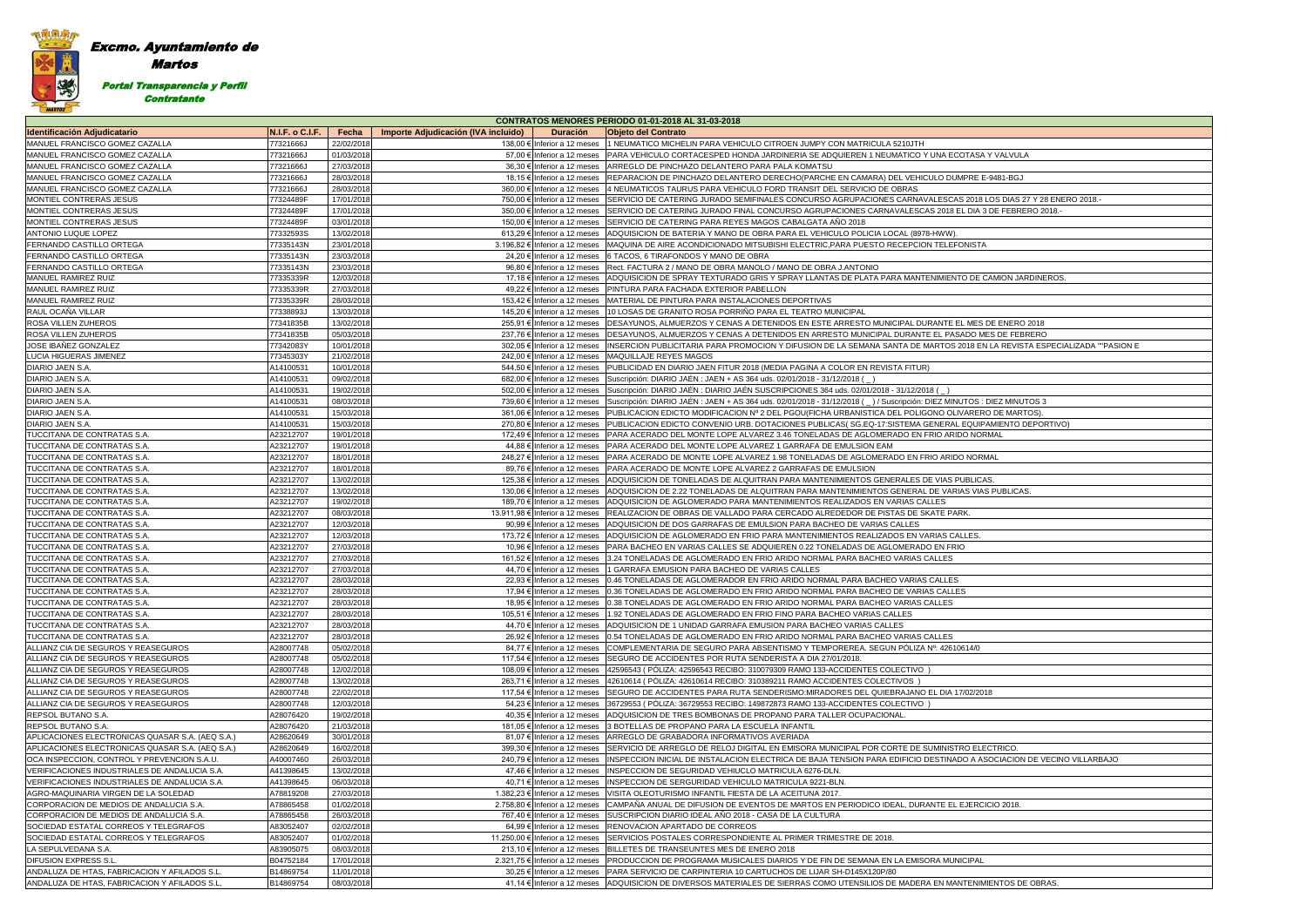### Excmo. Ayuntamiento de Martos 灣 Portal Transparencia y Perfil Contratante

|                                               | <b>CONTRATOS MENORES PERIODO 01-01-2018 AL 31-03-2018</b> |            |                                     |                                |                                                                                                                                        |  |  |
|-----------------------------------------------|-----------------------------------------------------------|------------|-------------------------------------|--------------------------------|----------------------------------------------------------------------------------------------------------------------------------------|--|--|
| <b>Identificación Adjudicatario</b>           | <b>N.I.F. o C.I.F.</b>                                    | Fecha      | Importe Adjudicación (IVA incluido) | <b>Duración</b>                | <b>Objeto del Contrato</b>                                                                                                             |  |  |
| ANDALUZA DE HTAS, FABRICACION Y AFILADOS S.L  | B14869754                                                 | 08/03/2018 |                                     | 13,83 € Inferior a 12 meses    | ADQUISICION DE DIVERSOS MATERIALES DE CARPINTERIA COMO UTENSILIOS DE MADERA EN MANTENIMIENTOS DE OBRAS.                                |  |  |
| ANDALUZA DE HTAS, FABRICACION Y AFILADOS S.L. | B14869754                                                 | 09/03/2018 |                                     | 30,78 € Inferior a 12 meses    | ADQUISICION DE CARTUCHOS DE LIJAR PARA MANTENIMIENTOS DE CARPINTERIA PARA SERVICIOS DE OBRAS.                                          |  |  |
| <b>HISTRION TEATRO, S.L</b>                   | B18351429                                                 | 08/03/2018 |                                     | 1.825,00 € Inferior a 12 meses | REPRESENTACION OBRA"" LORCA. LA CORRESPONDENCIA DE FEDERICO GARCIA LORCA"" PROGRAMA ENREDATE EL 14-04-2018.-                           |  |  |
| AUTOCARES CALVO S.L.                          | B23024433                                                 | 05/02/2018 |                                     | 350.00 € Inferior a 12 meses   | SERVICIO DE TRASLADO EN AUTOBUS POR RUTAS SENDERISTAS.                                                                                 |  |  |
| AUTOCARES CALVO S.L.                          | B23024433                                                 | 28/03/2018 |                                     | 286,00 € Inferior a 12 meses   | VIAJE DE MARTOS A LAS CASILLAS DE IDA Y VUELTA CON LA BANDA DE MUSICA                                                                  |  |  |
| ZANIS S.L.                                    | B23038656                                                 | 03/01/2018 |                                     | 364,00 € Inferior a 12 meses   | SONORIZACION CABALGATA DE REYES AÑO 2018                                                                                               |  |  |
| ZANIS S.L.                                    | B23038656                                                 | 23/02/2018 |                                     | 25,41 € Inferior a 12 meses    | CANON MACHO HEMBRA Y REPARACION CABLES BF - POLIDEPORTIVO MUNICIPAL                                                                    |  |  |
| ZANIS S.L.                                    | B23038656                                                 | 28/03/2018 |                                     | 786,50 € Inferior a 12 meses   | SONORIZACION DE LA FIESTA DE LA PRIMAVERA                                                                                              |  |  |
| GUILLERMO GARCIA MUÑOZ S.L                    | B23046840                                                 | 13/03/2018 |                                     | 1.692,79 € Inferior a 12 meses | ADQUISICION DE PLANCHA VIBRANTE CON DEPOSITO DE AGUA PARA EL SERVICIO DE OBRAS.                                                        |  |  |
| PROSEJA S.L.                                  | B23203425                                                 | 05/01/2018 |                                     | 698,78 € Inferior a 12 meses   | SERVICIO DE VIGILANCIA DESDE EL DIA 1 AL 4 DE ENERO DE 2018 (33H)                                                                      |  |  |
| A.M. SYSTEM S.L.                              | B23224512                                                 | 23/03/2018 |                                     | 303,71 € Inferior a 12 meses   | MANTENIMIENTO KIOSYSTEM                                                                                                                |  |  |
| MULTIMEDIA JIENNENSE S.L.                     | B23224843                                                 | 10/01/2018 |                                     | 302,50 € Inferior a 12 meses   | PUBLICIDAD EN MULTIMEDIA JIENNENSE FITUR 2018 (CUÑAS Y ENTREVISTAS)                                                                    |  |  |
| MULTIMEDIA JIENNENSE S.L.                     | B23224843                                                 | 27/03/2018 |                                     | 302,50 € Inferior a 12 meses   | PROMOCION DEL AYUNTAMIENTO DE MARTOS EN LA V FERIA DE LOS PUEBLOS DE LA PROVINCIA 2018.                                                |  |  |
| FECO PRODUCCIONES ARTISTICAS S.L              | B23238173                                                 | 02/01/2018 |                                     | 3.630,00 € Inferior a 12 meses | ATRACCION DE LUMENS DE LUZ DURANTE EL ITINERARIO                                                                                       |  |  |
| NEUMATICOS ALMAZAN E HIJOS SL                 | B23281033                                                 | 09/01/2018 |                                     | 105,73 € Inferior a 12 meses   | REPARACION VEHICULO J3335W, 2 APTANY 155/80, 2 ECOVALOR SIGNUS, 2 VALVULA TURISMO, 2 MONTAJE TURISMO, 2 EQUILIBRADO TURI               |  |  |
| NEUMATICOS ALMAZAN E HIJOS SL                 | B23281033                                                 | 16/01/2018 |                                     | 81,41 € Inferior a 12 meses    | PARA VEHICULO C-15 MATRICULA J-5815-V 2 SUNFULL 155/80, 2 ECOVALOR SIGNUS, 2 VALVULA, 2 EQUILIBRADO/OPTIMIZADO ZINC CAMI               |  |  |
| MAQUINARIA Y SERVICIOS GARMO S.L.             | B23305683                                                 | 19/02/2018 |                                     | 139,73 € Inferior a 12 meses   | ADQUISICION DE ASIENTO PARA MANTENIMIENTOS REALIZADOS EN DUMPER E-3670-BFT DEL SERVICIO DE OBRAS.                                      |  |  |
| MAQUINARIA Y SERVICIOS GARMO S.L              | B23305683                                                 | 09/03/2018 |                                     | 74,81 € Inferior a 12 meses    | ARO PROTECTOR CORONA C (JUEGO) H200 SIN ALA                                                                                            |  |  |
| MAQUINARIA Y SERVICIOS GARMO S.L              | B23305683                                                 | 12/03/2018 |                                     | 447,59 € Inferior a 12 meses   | ADQUISICION DE MOTOR ELECTRICO Y PORTE DESDE FABVRICA PARA MANTENIMIENTOS DE HORMIGONERA DE OBRAS.                                     |  |  |
| MAQUINARIA Y SERVICIOS GARMO S.L              | B23305683                                                 | 12/03/2018 |                                     | 455,46 € Inferior a 12 meses   | ADQUISICION DE MOTOR HORMIGONERA , PORTES DE FABRICA PARA MANTENIMIENTOS DE MAQUINARIA DE OBRAS.                                       |  |  |
| <b>MAQUINARIA Y SERVICIOS GARMO S.L</b>       | B23305683                                                 | 12/03/2018 |                                     | 37,81 € Inferior a 12 meses    | ADQUISICION DE POLEO MOTOR Y JUNTA PARA MANTENIMIENTO DE HORMIGONERA DEL SERVICIO DE OBRAS.                                            |  |  |
| COMERCIAL PULPILLO RAMIREZ S.L.               | B23313521                                                 | 02/01/2018 |                                     | 572,05 € Inferior a 12 meses   | ARTICULOS DE REGALO DIVERSOS PARA CABALGATA DE REYES AÑO 2018                                                                          |  |  |
| RADIO JAEN S.L. SER                           | B23331622                                                 | 10/01/2018 |                                     | 363,00 € Inferior a 12 meses   | PUBLICIDAD EN RADIO JAEN FITUR 2018 (CUÑAS Y ENTREVISTAS)                                                                              |  |  |
| MULTISERVICIOS ELECTROSUR S.L                 | B23378847                                                 | 09/01/2018 |                                     | 29,50 € Inferior a 12 meses    | BOMBA PISCINA BOMBEROS 1 TAPA FILTRO ND PSH, 1 JUNTA CUADRADA ND PSH                                                                   |  |  |
| <b>RIVERA-BUS VIAJES S.L</b>                  | B23379795                                                 | 22/02/2018 |                                     | 252,00 € Inferior a 12 meses   | TRANSPORTE EN AUTOBUS PARA RUTA DE SENDERISMO:MIRADORES DEL QUIEBRAJANO QUE SE REALIZARA EL 17/02/2018                                 |  |  |
| <b>FERRETERIA LAS DOS LLAVES S.L.</b>         | B23411648                                                 | 12/03/2018 |                                     | 1.990,87 € Inferior a 12 meses | ADQUISCION DE MOTOSOLDADORA CON MOTOR HONDA Y AMOLADORA BOSCH PARA TALLER DE HERRERIA.                                                 |  |  |
| FERRETERIA LAS DOS LLAVES S.L.                | B23411648                                                 | 27/03/2018 |                                     | 1.633,94 € Inferior a 12 meses | ROPA LABORAL SERVICIO DE JARDINERIA, HERRERIA Y PINTURA                                                                                |  |  |
| MADERAS MORAL BLANCA S.L.                     | B23412646                                                 | 02/03/2018 |                                     | 194,50 € Inferior a 12 meses   | MADERAS PARA MANTENIMIENTO EN SALON DE LAS CASILLAS                                                                                    |  |  |
| TUCCI-CLIMA S.L.                              | B23423726                                                 | 02/03/2018 |                                     | 2.205,83 € Inferior a 12 meses | REPARACION DE MAQUINA DE CLIMATIZACION DE HALL DEL TEATRO MUNICIPAL ""MAESTRO ALVAREZ ALONSO""                                         |  |  |
| CONTROL DE SISTEMAS Y SERVICIOS I.A. S.L      | B23437007                                                 | 08/03/2018 |                                     | 6.957,50 € Inferior a 12 meses | SOFTWARE MICROSOFT PARA EQUIPOS-WINDOWS 10 PRO OEM PARA INFORMATICA                                                                    |  |  |
| PACO PRINT SYSTEM S.L                         | B23437213                                                 | 18/01/2018 |                                     | 102,25 € Inferior a 12 meses   | 2 METACRILATOA PARA DUMPER INCOLOROS DE 4 MM (SIN IMPRESION) DE MEDIDAS 125 X 59 CM                                                    |  |  |
| PACO PRINT SYSTEM S.L.                        | B23437213                                                 | 05/02/2018 |                                     | 50,58 € Inferior a 12 meses    | ADQUISICION DE CARTEL DE OBRA PARA LAS OBRAS A EJECUTAR EN EL CAMPO DE FUTBOL.                                                         |  |  |
| <b>PACO PRINT SYSTEM S.L.</b>                 | B23437213                                                 | 05/02/2018 |                                     | 30,25 € Inferior a 12 meses    | ADQUISICION DE ROLLO DE CINTA DOBLE CARA PARA MANTENIMIENTOS DE VIAS EN CARNAVAL/2018                                                  |  |  |
| PACO PRINT SYSTEM S.L.                        | B23437213                                                 | 05/02/2018 |                                     | 19,38 € Inferior a 12 meses    | ADQUISCION DE VINILO BLANCO PARA MANTENIMIENTOS DE VIAS PUBLICAS Y SEÑALIZACION                                                        |  |  |
| <b>PACO PRINT SYSTEM S.L</b>                  | B23437213                                                 | 05/02/2018 |                                     | 54,45 € Inferior a 12 meses    | ROTULACION DE SEÑALES E IMPRESION DE VINILOS PARA SEÑALIZACION.                                                                        |  |  |
| <b>PACO PRINT SYSTEM S.L</b>                  | B23437213                                                 | 19/02/2018 |                                     | 10,89 € Inferior a 12 meses    | ADQUISICION CE VINILOS DE CORTE BLANCOPARA MANTENIMIENTOS DE SEÑALES ""EXCEPTO MOTOS"".                                                |  |  |
| PACO PRINT SYSTEM S.L.                        | B23437213                                                 | 08/03/2018 |                                     | 79,38 € Inferior a 12 meses    | DOS VINILOS DE CORTE PARA JUVENTUD                                                                                                     |  |  |
| PACO PRINT SYSTEM S.L                         | B23437213                                                 | 13/03/2018 |                                     | 15,81 € Inferior a 12 meses    | ADQUISICION DE IMPRESION DE VINILO Y MONTAJE DE SEÑAL PARA MANTENIMIENTOS DE SEÑALIZACIONES.                                           |  |  |
| PACO PRINT SYSTEM S.L.                        | B23437213                                                 | 15/03/2018 |                                     | 48,73 € Inferior a 12 meses    | CARTEL DE OBRA PARA PFEA 2017                                                                                                          |  |  |
| PACO PRINT SYSTEM S.L.                        | B23437213                                                 | 15/03/2018 |                                     | 60,00 € Inferior a 12 meses    | CARTELES DE SENSIBILIZACION PARA RECOGIDA DE EXCREMENTOS DE MASCOTAS                                                                   |  |  |
| PACO PRINT SYSTEM S.L.                        | B23437213                                                 | 22/03/2018 |                                     |                                | 72.07 € Inferior a 12 meses ADQUISICIOIN DE LONA DE 8 DE MARZO PARA EL BALCON DEL AYUNTAMIENTO.                                        |  |  |
| <b>SUMINISTROS LA MURALLA S.L</b>             | B23442551                                                 | 05/02/2018 |                                     |                                | 429.11 € Inferior a 12 meses LADQUISICION DE ZAPATOS DE SEGURIDAD Y ZUECOS PARA EL SERVICIO DE LIMPIEZA                                |  |  |
| SUMINISTROS LA MURALLA S.L.                   | B23442551                                                 | 22/02/2018 |                                     |                                | 1.654,77 € Inferior a 12 meses ROPA LABORAL PARA EL PERSONAL DE FONTANERIA Y ELECTRICIDAD(9 TRABAJADORES)                              |  |  |
| SUMINISTROS LA MURALLA S.L.                   | B23442551                                                 | 08/03/2018 |                                     | 39,69 € Inferior a 12 meses    | ADQUISICION DE 2 ROLLOS DE CINTA ANTIDESLIZANTE AUTOADHESIVA PARA SERVICIOS SOCIALES Y TALLER OCUPACIONAL                              |  |  |
| <b>INTERCLIMA TUCCITANA S.L</b>               | B23453962                                                 | 16/03/2018 |                                     | 919.60 € Inferior a 12 meses   | <b>REVISION Y REPARACION EQUIPO CLIMATIZACION EDIFICIO C/ TRIANA</b>                                                                   |  |  |
| <b>COBEDISCOMESTIBLES Y BEBIDAS S.L</b>       | B23460611                                                 | 13/02/2018 |                                     | 41,15 € Inferior a 12 meses    | ADQUISICION DE PRODUCTOS PARA ""ENTIERRO DE LA SARDINA"" EN CARNAVAL/2018.                                                             |  |  |
| CABAEXPO SL                                   | B23490071                                                 | 17/01/2018 |                                     | 13,43 € Inferior a 12 meses    | PARA OBRA DE MONTE LOPE ALVAREZ (BARANDA PARA CAMINO DEL CEMENTERIO) 6 METROS DE REDONDO DE 50 X 1.85                                  |  |  |
| <b>CABAEXPO SL</b>                            | B23490071                                                 | 06/02/2018 |                                     | 120.88 € Inferior a 12 meses   | ADQUISICION DE 54 METROS DE REDONDO PARA ADECUACION DE PLAZA MAESTRO ALVAREZ ALONSO.                                                   |  |  |
| <b>CABAEXPO SL</b>                            | B23490071                                                 | 12/02/2018 |                                     | 7,84 € Inferior a 12 meses     | METROS CUADRADOS DE CHAPA NEGRA                                                                                                        |  |  |
| <b>CABAEXPO SL</b>                            | B23490071                                                 | 12/02/2018 |                                     | 551,76 € Inferior a 12 meses   | PUERTA DE ALUMINIO PLATA CON ZOCALO DE CHAPA, BARROTES, CERRADURA Y CRISTAL DE 0.95X2.09 / PUERTA DE ALUMINIO PLATA CIER               |  |  |
| CABAEXPO SL                                   | B23490071                                                 | 19/02/2018 |                                     | 151,07 € Inferior a 12 meses   | HORAS DE FABRICACION Y COLOCACION DE REMATE DE POLICARBONATO EN LUCERNARIOS DE PABELLON                                                |  |  |
| <b>CABAEXPO SL</b>                            | B23490071                                                 | 19/02/2018 |                                     | 1.379,40 € Inferior a 12 meses | ADQUISICION DE PRODUCTOS PARA FABRICACION E INSTALACION DE CONTENEDOR SOTERRADO EN C/FRAY LUIS ALBERT.                                 |  |  |
| CABAEXPO SL                                   | B23490071                                                 | 19/02/2018 |                                     | 13,43 € Inferior a 12 meses    | METROS DE REDONDO DE 50                                                                                                                |  |  |
| <b>CABAEXPO SL</b>                            | B23490071                                                 | 20/02/2018 |                                     | 160,63 € Inferior a 12 meses   | METROS CUADRADOS DE CHAPA ESTRIADA                                                                                                     |  |  |
| CABAEXPO SL                                   | B23490071                                                 | 20/02/2018 |                                     | 21,18 € Inferior a 12 meses    | HORA DE REGULAR FOTOCELULA A PUERTA CORREDERA DE PARKING DE CAMIONES                                                                   |  |  |
| CABAEXPO SL                                   | B23490071                                                 | 22/02/2018 |                                     | 42,47 € Inferior a 12 meses    | METROS DE REDONDO DE 50 DE 1.5                                                                                                         |  |  |
| CABAEXPO SL                                   | B23490071                                                 | 22/02/2018 |                                     |                                | 16,52 € Inferior a 12 meses 7 METROS DE REDONDO PARA BARANDA DE CALLE MORA                                                             |  |  |
| <b>CABAEXPO SL</b>                            | B23490071                                                 | 27/02/2018 |                                     |                                | 871,20 € Inferior a 12 meses SUMINISTRO Y COLOCACION DE CRISTAL Y SELLADO DE JUNTAS EN CENTRO DE DATOS INFORMATICOS DEL AYUNTAMIENTO.  |  |  |
| <b>CABAEXPO SL</b>                            | B23490071                                                 | 09/03/2018 |                                     | 229,86 € Inferior a 12 meses   | HORAS DE FABRICACION DE CUADRO DE LUZ / 1 CHAPA GALV. DE 1MM DE 1.50X1.50 / 1 CHAPA GALV. DE 1.5MM DE 1.50X0.50 / 1 CERR               |  |  |
| CABAEXPO SL                                   | B23490071                                                 | 09/03/2018 |                                     | 43,93 € Inferior a 12 meses    | METROS DE PLETINA 16X4 / METROS DE PLETINA 30X4                                                                                        |  |  |
| <b>CABAEXPO SL</b>                            | B23490071                                                 | 09/03/2018 |                                     | 120,88 € Inferior a 12 meses   | Rect. 2017 007 / METROS DE REDONDO DE 50                                                                                               |  |  |
| <b>CABAEXPO SL</b>                            | B23490071                                                 | 09/03/2018 |                                     | 53,72 € Inferior a 12 meses    | METROS DE REDONDO MACIZO DE 16                                                                                                         |  |  |
| CABAEXPO SL                                   | B23490071                                                 | 09/03/2018 |                                     | 306,23 € Inferior a 12 meses   | METROS DE IPN DE 100                                                                                                                   |  |  |
| <b>CABAEXPO SL</b>                            | B23490071                                                 | 12/03/2018 |                                     |                                | 229,85 € Inferior a 12 meses ADQUISICION DE ESTRUCTURA DE METAL PARA MANTENIMIENTOS DE CUADROS DE OBRAS ELECTRICAS EN DIFERENTES VIAS. |  |  |
| <b>CABAEXPO SL</b>                            | B23490071                                                 | 13/03/2018 |                                     | 141,57 € Inferior a 12 meses   | METROS DE REDONDO DE 50 DE 1.5                                                                                                         |  |  |
| CABAEXPO SL                                   | B23490071                                                 | 13/03/2018 |                                     | 38,72 € Inferior a 12 meses    | METROS DE CHAPA PERFORADA                                                                                                              |  |  |
| CABAEXPO SL                                   | B23490071                                                 | 13/03/2018 |                                     | 66,39 € Inferior a 12 meses    | ADQUISICION DE METROS DE CUADRADOS DE CHAPA ESTRIADA PARA MANTENIMIENTOS DE ARQUETAS.                                                  |  |  |
|                                               |                                                           |            |                                     |                                |                                                                                                                                        |  |  |

| NIMIENTOS DE OBRAS.                 |
|-------------------------------------|
| <b>DE OBRAS.</b>                    |
|                                     |
| AA ENREDATE EL 14-04-2018.-         |
|                                     |
|                                     |
|                                     |
|                                     |
|                                     |
|                                     |
|                                     |
|                                     |
|                                     |
|                                     |
|                                     |
|                                     |
|                                     |
|                                     |
| 8.                                  |
|                                     |
|                                     |
| ITAJE TURISMO, 2 EQUILIBRADO TURI   |
| JILIBRADO/OPTIMIZADO ZINC CAMI      |
|                                     |
| IO DE OBRAS.                        |
|                                     |
|                                     |
| GONERA DE OBRAS.                    |
|                                     |
| ARIA DE OBRAS.                      |
| E OBRAS.                            |
|                                     |
|                                     |
|                                     |
|                                     |
|                                     |
| ALIZARA EL 17/02/2018               |
|                                     |
| RRERIA.                             |
|                                     |
|                                     |
|                                     |
| ZALONSO""                           |
|                                     |
|                                     |
|                                     |
|                                     |
|                                     |
|                                     |
|                                     |
|                                     |
|                                     |
|                                     |
| S"".                                |
|                                     |
|                                     |
| CIONES.                             |
|                                     |
|                                     |
|                                     |
|                                     |
|                                     |
|                                     |
|                                     |
|                                     |
| TALLER OCUPACIONAL                  |
|                                     |
|                                     |
|                                     |
| DONDO DE 50 X 1.85                  |
|                                     |
| Ю.                                  |
|                                     |
|                                     |
| .09 / PUERTA DE ALUMINIO PLATA CIER |
| ELLON                               |
|                                     |
| V C/FRAY LUIS ALBERT.               |
|                                     |
|                                     |
|                                     |
|                                     |
|                                     |
|                                     |
|                                     |
|                                     |
|                                     |
|                                     |
| OS DEL AYUNTAMIENTO.                |
| DE 1.5MM DE 1.50X0.50 / 1 CERR      |
|                                     |
|                                     |
|                                     |
|                                     |
|                                     |
|                                     |
|                                     |
| CAS EN DIFERENTES VIAS.             |
|                                     |
|                                     |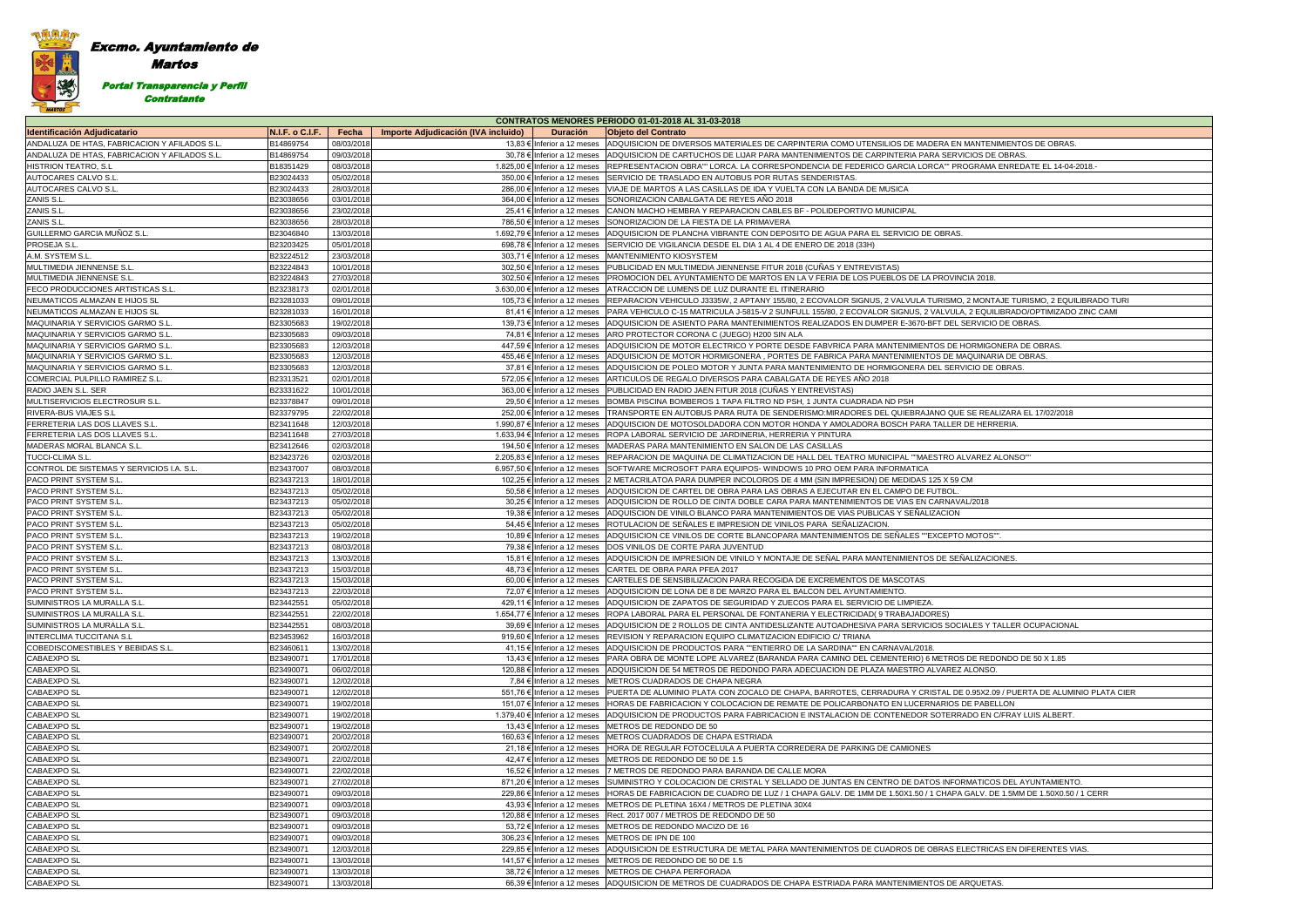### Excmo. Ayuntamiento de Martos 灣 Portal Transparencia y Perfil **Contratante**

| <b>CONTRATOS MENORES PERIODO 01-01-2018 AL 31-03-2018</b>        |                        |                          |                                     |                                                              |                                                                                                                                                                                                        |  |
|------------------------------------------------------------------|------------------------|--------------------------|-------------------------------------|--------------------------------------------------------------|--------------------------------------------------------------------------------------------------------------------------------------------------------------------------------------------------------|--|
| <b>Identificación Adjudicatario</b>                              | N.I.F. o C.I.F.        | Fecha                    | Importe Adjudicación (IVA incluido) | <b>Duración</b>                                              | <b>Objeto del Contrato</b>                                                                                                                                                                             |  |
| CABAEXPO SL                                                      | B23490071              | 16/03/2018               |                                     |                                                              | 14,16 € Inferior a 12 meses CERROJO METALICO NERO CORTO                                                                                                                                                |  |
| CABAEXPO SL                                                      | B23490071              | 22/03/2018               |                                     | 56,63 € Inferior a 12 meses                                  | METROS DE REDONDO DE 50X1.5                                                                                                                                                                            |  |
| CABAEXPO SL                                                      | B23490071              | 22/03/2018               |                                     | 11,17 € Inferior a 12 meses                                  | METROS DE PLETINA 40X8                                                                                                                                                                                 |  |
| <b>CABAEXPO SL</b>                                               | B23490071              | 22/03/2018               |                                     | 18,88 € Inferior a 12 meses                                  | METROS DE REDONDO DE 50X1.5                                                                                                                                                                            |  |
| <b>CABAEXPO SL</b>                                               | B23490071              | 23/03/2018               |                                     | 88,33 € Inferior a 12 meses                                  | ADQUISICION DE 20 METROS CUADRADOS Y MALLAZOS ESCOLAR PARA MANTENINIENTOS DE PUERTA EN CERRO REALIZADO POR OBRAS.                                                                                      |  |
| CABAEXPO SL                                                      | B23490071              | 23/03/2018               |                                     | 37,93 € Inferior a 12 meses                                  | Rect. 2018 048 / METROS DE REDONDO DE 30 / HORAS DE TRABAJO FABRICANDO PASADORES PARA MOZOZS DE LA PALA VENIERI                                                                                        |  |
| DAT Y VOZ VICOMAR SL                                             | B23493836              | 20/02/2018               |                                     | 21,00 € Inferior a 12 meses                                  | ASIGNACION 2 Ip FIJA/PRIVADA DICIEMBRE 2017                                                                                                                                                            |  |
| DAT Y VOZ VICOMAR SL                                             | B23493836              | 20/02/2018               |                                     | 196,46 € Inferior a 12 meses                                 | CIRCUITO FIBRA ACCESO INTERNET Y ASIGNACION 2 Ips FIJAS/PRIVADAS DICIEMBRE 2017                                                                                                                        |  |
| DAT Y VOZ VICOMAR SL                                             | B23493836              | 23/03/2018               |                                     | 196,46 € Inferior a 12 meses                                 | CIRCUITO FIBRA ACCESO INTERNET Y ASIGNACION 2 lps FIJAS/PRIVADAS ENERO 2018                                                                                                                            |  |
| DAT Y VOZ VICOMAR SL                                             | B23493836              | 23/03/2018               |                                     | 21,00 € Inferior a 12 meses                                  | ASIGNACION 2 Ip FIJA/PRIVADA ENERO 2018                                                                                                                                                                |  |
| UNION GERIATRICA ANDALUZA S.L.                                   | B23528177              | 05/03/2018               |                                     | 1.032,42 € Inferior a 12 meses                               | <b>ACOGIMIENTO EN RESIDENCIA</b><br>MADERAS PARA MANTENIMIENTO EN LAS CASILLAS                                                                                                                         |  |
| MADERAS Y SECADEROS MORAL S.L.<br>MADERAS Y SECADEROS MORAL S.L. | B23531379<br>B23531379 | 02/03/2018<br>08/03/2018 |                                     | 721,90 € Inferior a 12 meses<br>721,90 € Inferior a 12 meses | ADQUISICION DE 1.0080 M3 DE FRANDES TRATADOS DE MADERA PARA MANTENIMIENTOS REALIZADOS EN VIAS PUBLICAS DE LAS CASILLAS                                                                                 |  |
| MADERAS Y SECADEROS MORAL S.L                                    | B23531379              | 08/03/2018               |                                     | 194,50 € Inferior a 12 meses                                 | ADQUISICION DE DOS PLAS DE NOGAL DE MADERA PARA MANTENIMIENTOS REALIZADOS EN VIAS PUBLICAS DE LAS CASILLAS.                                                                                            |  |
| TRANSPORTES URGENTES TUCCITANOS SL                               | B23540156              | 03/01/2018               |                                     | 8,14 € Inferior a 12 meses                                   | <b>TRANSPORTE MATERIAL PUBLICITARIO PARA FITUR 2018</b>                                                                                                                                                |  |
| TRANSPORTES URGENTES TUCCITANOS SL                               | B23540156              | 17/01/2018               |                                     | 13,28 € Inferior a 12 meses                                  | ENVIO MATERIAL RELOJ DIGITAL AVERIADO Y GRABADORA                                                                                                                                                      |  |
| TRANSPORTES URGENTES TUCCITANOS SL                               | B23540156              | 17/01/2018               |                                     | 10,98 € Inferior a 12 meses                                  | ENVIO RELOJ DIGITAL AVERIADO Y GRABADORA                                                                                                                                                               |  |
| TRANSPORTES URGENTES TUCCITANOS SL                               | B23540156              | 26/03/2018               |                                     | 29.26 € Inferior a 12 meses                                  | SERVICIOS DE MENSAJERIA PRESTADOS A LA CASA DE LA CULTURA                                                                                                                                              |  |
| TRANSPORTES URGENTES TUCCITANOS SL                               | B23540156              | 26/03/2018               |                                     | 12,10 € Inferior a 12 meses                                  | SERVICIO DE MENSAJERIA PRESTADO AL INSTITUTO DE LA MUJER                                                                                                                                               |  |
| AORA COMUNICACION S.L.                                           | B23545882              | 05/02/2018               |                                     | 736,58 € Inferior a 12 meses                                 | PROMOCION ESPECIAL EN CANAL SUR DE LA PRESENCIA DE MARTOS EN FITUR/2018.                                                                                                                               |  |
| ACODIS INICIATIVAS S.L.                                          | B23556004              | 15/01/2018               |                                     | 25,00 € Inferior a 12 meses                                  | LAVADO STANDAR VEHICULO POLICIAL 8978-HWW                                                                                                                                                              |  |
| <b>ACODIS INICIATIVAS S.L</b>                                    | B23556004              | 15/01/2018               |                                     | 20,00 € Inferior a 12 meses                                  | LAVADO STANDAR VEHICULO POLICIAL 6505-HZT                                                                                                                                                              |  |
| <b>ACODIS INICIATIVAS S.L</b>                                    | B23556004              | 15/01/2018               |                                     | 20.00 € Inferior a 12 meses                                  | LAVDO STANDAR VEHICULO POLICIAL 6515-HZT                                                                                                                                                               |  |
| ACODIS INICIATIVAS S.L                                           | B23556004              | 12/03/2018               |                                     | 20,00 € Inferior a 12 meses                                  | LAVADO STANDAR RENAULT LAGUNA 0653 DYY                                                                                                                                                                 |  |
| PROYECTOS Y TOPOGRAFIA, S.L.                                     | B23570484              | 15/03/2018               |                                     | 1.500,40 € Inferior a 12 meses                               | FOTOGAMETRIA AEREA DE ALTA PRECISION EN POLIDEPORTIVO MUNICIPAL DE MARTOS PARA CONSTRUCCION DE PISTA DE ATLETISMO                                                                                      |  |
| <b>J&amp;L RECAMBIOS MARTOS S.L</b>                              | B23585128              | 05/01/2018               |                                     | 77,39 € Inferior a 12 meses                                  | REPARACION FORD TRANSIT 1 BATERIA 70 AMPERIOS YUASA                                                                                                                                                    |  |
| <b>J&amp;L RECAMBIOS MARTOS S.L</b>                              | B23585128              | 09/01/2018               |                                     | 9,44 € Inferior a 12 meses                                   | 1 ANTICONGELANTE ROSA 50                                                                                                                                                                               |  |
| <b>J&amp;L RECAMBIOS MARTOS S.L</b>                              | B23585128              | 16/01/2018               |                                     | 8,88 € Inferior a 12 meses                                   | DOS FILTROS DE GASOIL PARA PLATAFORMA ELEVADORA                                                                                                                                                        |  |
| <b>J&amp;L RECAMBIOS MARTOS S.L</b>                              | B23585128              | 03/01/2018               |                                     | 8,23 € Inferior a 12 meses                                   | 1 FUNDA VOLANTE GP DELECIOTION 29-40 CM                                                                                                                                                                |  |
| <b>J&amp;L RECAMBIOS MARTOS S.L</b>                              | B23585128              | 13/02/2018               |                                     | 7,03 € Inferior a 12 meses                                   | ADQUISICION DE VARILLA DE ACEITE PARA MANTENIMIENTOS REALIZADOS EN VEHICULO C15 (J-0574-T).                                                                                                            |  |
| <b>J&amp;L RECAMBIOS MARTOS S.L</b>                              | B23585128              | 13/02/2018               |                                     | 59,75 € Inferior a 12 meses                                  | ADQUISICION DE MATERIAL MECANICO PARA MANTENIMIENTOS REALIZADOS EN VEHICULO CON MATRICULO 0653 DYY.                                                                                                    |  |
| <b>J&amp;L RECAMBIOS MARTOS S.L</b>                              | B23585128              | 19/02/2018               |                                     | 6,45 € Inferior a 12 meses                                   | ADQUISCION DE FILTRO DE ACEITE PARA MANTENIMIENTO DE DUMPER DEL SERVICIO DE OBRAS E-3440-BBP                                                                                                           |  |
| <b>J&amp;L RECAMBIOS MARTOS S.L</b>                              | B23585128              | 19/02/2018               |                                     | 6,85 € Inferior a 12 meses                                   | ADQUISICION DE PILOTO UNIVERSAL PARA MANTENIMIENTOS DEL DUMPER E-0340-BBP.                                                                                                                             |  |
| <b>J&amp;L RECAMBIOS MARTOS S.L</b>                              | B23585128              | 19/02/2018               |                                     | 19,26 € Inferior a 12 meses                                  | ADQUISICION DE FILTRO DE AIRE PARA VEHICULO DE JARDINES CON MATRICULA E-0340-BBP.                                                                                                                      |  |
| <b>J&amp;L RECAMBIOS MARTOS S.L</b>                              | B23585128              | 19/02/2018               |                                     | 19,26 € Inferior a 12 meses                                  | ADQUISICION DE FILTRO DE AIRE PARA MATRICULA E-2989-BBM PARA EL VEHICULO DEL SERVICIO DE JARDINES.                                                                                                     |  |
| <b>J&amp;L RECAMBIOS MARTOS S.L</b>                              | B23585128              | 01/03/2018               |                                     | 82,33 € Inferior a 12 meses                                  | 1 EMPUNADURA PARA VEHICULO CON MATRICULA 8072-CXM                                                                                                                                                      |  |
| <b>J&amp;L RECAMBIOS MARTOS S.L</b>                              | B23585128              | 23/03/2018               |                                     | 5,00 € Inferior a 12 meses                                   | ADQUISICION DE ESCOBILLA LIMPIAPARABRISAS PARA MANTENIMIENTO DE RULO EN EL SERVICIO DE CARRRILES.                                                                                                      |  |
| <b>J&amp;L RECAMBIOS MARTOS S.L</b>                              | B23585128              | 23/03/2018               |                                     | 7,09 € Inferior a 12 meses                                   | ADQUISICION DE REPUESTOS PARA DUMPER DEL SERVICIO DE OBRAS.                                                                                                                                            |  |
| <b>J&amp;L RECAMBIOS MARTOS S.L</b>                              | B23585128              | 26/03/2018               |                                     | 7,30 € Inferior a 12 meses                                   | UN FILTRO PARA FURGONETA MATRICULA 8664-BFN                                                                                                                                                            |  |
| <b>J&amp;L RECAMBIOS MARTOS S.L</b>                              | B23585128              | 27/03/2018               |                                     | 103,75 € Inferior a 12 meses                                 | BATERIA Y TERMINAL PARA CAMION DE RIEGO GR-6422                                                                                                                                                        |  |
| <b>J&amp;L RECAMBIOS MARTOS S.L</b>                              | B23585128              | 28/03/2018               |                                     |                                                              | 7,74 € Inferior a 12 meses PARA MANTENIMIENTO DE VEHICULO 6276-DLN SE ADQUIERE 1 FILTRO DE ACEITE                                                                                                      |  |
| LOPEZ ACEBRON AUTOMOCION S.L                                     | B23602667              | 13/02/2018               |                                     |                                                              | 346,11 € Inferior a 12 meses MANETA PORTON TRASERO, FILTRO Y MANO DE OBRA DEL VEHICULO NISSAN MATRICULA 5302HFD DE PROTECCION CIVIL                                                                    |  |
| CAMPIÑA DIGITAL S.L.<br><b>BUTANO JAEN, S.L</b>                  | B23605348<br>B23648181 | 12/02/2018<br>13/02/2018 |                                     |                                                              | 4.878.72 € Inferior a 12 meses PROMOCION DE EVENTOS LOCALES EN EL PERIODICO MENSUAL DE ""VIVIA MARTOS"". (12 INSERCIONES)<br>40.43 € Inferior a 12 meses ADQUISICION DE 3 BOMBONAS DE PROPANO PEQUEÑAS |  |
| <b>BUTANO JAEN, S.L</b>                                          | B23648181              | 12/03/2018               |                                     |                                                              | 1,60 € Inferior a 12 meses SERVICIOS COMPLEMENTARIOS AL REPARTO DOMICILIARIO                                                                                                                           |  |
| SUPERLIMPIEZA HERNANDEZ S.L.                                     | B23649155              | 02/01/2018               |                                     | 326,70 € Inferior a 12 meses                                 | LIMPIEZA TRAJES DE LOS REYES MAGOS PARA CABALGATA 2018                                                                                                                                                 |  |
| BERCABOX HISPANA, SOCIEDAD LIMITADA                              | B23667710              | 27/03/2018               |                                     |                                                              | 98,00 € Inferior a 12 meses PARA ARRESTOS MUNICIPALES SE ADQUIEREN 3 BANDEJAS PERFORADAS PINTADAS                                                                                                      |  |
| <b>GRAFICAS LA RAMBLA S.L.</b>                                   | B23671332              | 23/01/2018               |                                     |                                                              | 278,30 € Inferior a 12 meses 50 CARTELES A COLOR Y 500 FOLLETOS A COLOR PARA CARNAVAL 2018                                                                                                             |  |
| <b>GRAFICAS LA RAMBLA S.L.</b>                                   | B23671332              | 02/01/2018               |                                     | 242,00 € Inferior a 12 meses                                 | 200 CALENDARIOS PVC CONMEMORATIVOS 150 ANIVERSARIO NACIMIENTO MAESTRO SOLER                                                                                                                            |  |
| <b>GRAFICAS LA RAMBLA S.L.</b>                                   | B23671332              | 08/02/2018               |                                     |                                                              | 110,11 € Inferior a 12 meses CHRISTMA Y SOBRE T. OCUPACIONAL                                                                                                                                           |  |
| GRAFICAS LA RAMBLA S.L.                                          | B23671332              | 08/02/2018               |                                     |                                                              | 205,70 € Inferior a 12 meses CUESTIONARIO SERV. SOCIALES / URNA METACRILATO                                                                                                                            |  |
| <b>GRAFICAS LA RAMBLA S.L.</b>                                   | B23671332              | 19/02/2018               |                                     | 326,70 € Inferior a 12 meses                                 | DISEÑO E IMPRESION DE PROGRAMACION DEL DIA DE ANDALUCIA 2018                                                                                                                                           |  |
| <b>GRAFICAS LA RAMBLA S.L.</b>                                   | B23671332              | 19/02/2018               |                                     |                                                              | 393,25 € Inferior a 12 meses   PULSERAS REFLECTARIAS GRABADAS                                                                                                                                          |  |
| <b>GRAFICAS LA RAMBLA S.L.</b>                                   | B23671332              | 23/02/2018               |                                     | 84,70 € Inferior a 12 meses                                  | GRABACION DE AGENDAS PERSONALIZADAS                                                                                                                                                                    |  |
| <b>GRAFICAS LA RAMBLA S.L.</b>                                   | B23671332              | 08/03/2018               |                                     |                                                              | 193,60 € Inferior a 12 meses   TARJETONES DIA INTERNACIONAL DE LA MUJER                                                                                                                                |  |
| <b>GRAFICAS LA RAMBLA S.L.</b>                                   | B23671332              | 08/03/2018               |                                     | 25,41 € Inferior a 12 meses                                  | ADQUISICION DE 1000 PAPEL A-4 80 GRAMOS COLORES PARA LA CASA DE LA JUVENTUD EN EL AÑO 2018                                                                                                             |  |
| <b>GRAFICAS LA RAMBLA S.L.</b>                                   | B23671332              | 15/03/2018               |                                     |                                                              | 1.100,00 € Inferior a 12 meses REALIZACION Y EDICION DE 160 CALENDARIOS PARA PROYECTO"" EN MARTOS, DETENEMOS EL CAMBIO CLIMATICO""                                                                     |  |
| <b>GRAFICAS LA RAMBLA S.L.</b>                                   | B23671332              | 15/03/2018               |                                     | 900,00 $\in$ Inferior a 12 meses                             | REALIZACION Y EDICION DE 1000 CUATRIPTICOS CONTRA EL CAMBIO CLIMATICO                                                                                                                                  |  |
| <b>GRAFICAS LA RAMBLA S.L.</b>                                   | B23671332              | 15/03/2018               |                                     | 350,00 € Inferior a 12 meses                                 | 500 DIPTICOS PARA CONCIENCIACION SOBRE EL RECICLAJE                                                                                                                                                    |  |
| <b>GRAFICAS LA RAMBLA S.L.</b>                                   | B23671332              | 15/03/2018               |                                     | 60,50 € Inferior a 12 meses                                  | 50 CARTELES EN A3 PARA CONCIERTO DE PASION Y MUSICA QUE TENDRA LUGAR EN LA PRESENTACION DE LA 18 REVISTA NAZARENO                                                                                      |  |
| <b>GRAFICAS LA RAMBLA S.L.</b>                                   | B23671332              | 15/03/2018               |                                     | 600,00 € Inferior a 12 meses                                 | BOLSAS PARA RECOGIDA DE ESCREMENTOS DE MASCOTAS PARA PROYECTO"" EN MARTOS, DETENEMOS EL CAMBIO CLIMATICO""                                                                                             |  |
| <b>GRAFICAS LA RAMBLA S.L.</b>                                   | B23671332              | 21/03/2018               |                                     | 1.250,00 € Inferior a 12 meses                               | ADQUISICION DE CUENTOS PARA PARTICIPANTES DEL PROGRAMA DETEMOS EL CAMBIO CLIMATICO                                                                                                                     |  |
| <b>GRAFICAS LA RAMBLA S.L.</b>                                   | B23671332              | 28/03/2018               |                                     | 326,70 € Inferior a 12 meses                                 | IMPRESION DE 2000 PROGRAMAS DEL DIA DE ANDALUCIA 2018                                                                                                                                                  |  |
| MUEBLES Y EQUIPAMIENTOS ROBERT S.L.L                             | B23673478              | 17/01/2018               |                                     | 345,19 € Inferior a 12 meses                                 | ARMARIO DE 2 PUERTAS CON ESTANTES REGULABLES CON CERRADURA, JUEGO DE PUERTAS DE ARMARIO ALTO Y BISAGRAS PUERTAS MEDIAS F                                                                               |  |
| MUEBLES Y EQUIPAMIENTOS ROBERT S.L.L.                            | B23673478              | 09/02/2018               |                                     | 827,64 € Inferior a 12 meses                                 | 40 EDREDONES NORDICOS DE FIBRA CON FUNDA                                                                                                                                                               |  |
| MUEBLES Y EQUIPAMIENTOS ROBERT S.L.L                             | B23673478              | 02/03/2018               |                                     | 269,10 € Inferior a 12 meses                                 | SUMINISTRO Y COLOCACION DE ARMARIO DE DOS PUERTAS ENTERAS CON ESTANTES REGULARES CON CERRADURA PARA CONTRATACION                                                                                       |  |
| BOGAR ASESORAMIENTO ARTISTICO, S.L.                              | B23680143              | 08/03/2018               |                                     | 943,80 € Inferior a 12 meses                                 | ACTUACION DEL TRIO ILLUSION PARA ACTUACION EN LAS FIESTAS SAN JOSE DE LAS CASILLAS                                                                                                                     |  |
|                                                                  |                        |                          |                                     |                                                              |                                                                                                                                                                                                        |  |

| TA EN CERRO REALIZADO POR OBRAS.-          |
|--------------------------------------------|
| MOZOZS DE LA PALA VENIERI                  |
|                                            |
|                                            |
|                                            |
|                                            |
|                                            |
|                                            |
| <b>DS EN VIAS PUBLICAS DE LAS CASILLAS</b> |
| UBLICAS DE LAS CASILLAS.                   |
|                                            |
|                                            |
|                                            |
|                                            |
|                                            |
|                                            |
|                                            |
|                                            |
|                                            |
|                                            |
| STRUCCION DE PISTA DE ATLETISMO            |
|                                            |
|                                            |
|                                            |
|                                            |
| I-T).                                      |
| FRICULO 0653 DYY.                          |
| 440-BBP.                                   |
|                                            |
|                                            |
| E JARDINES.                                |
|                                            |
| E CARRRILES.                               |
|                                            |
|                                            |
|                                            |
|                                            |
| E PROTECCION CIVIL                         |
| NES).                                      |
|                                            |
|                                            |
|                                            |
|                                            |
|                                            |
|                                            |
|                                            |
|                                            |
|                                            |
|                                            |
|                                            |
|                                            |
| 2018                                       |
| <b>BIO CLIMATICO""</b>                     |
|                                            |
|                                            |
| CION DE LA 18 REVISTA NAZARENO             |
| EMOS EL CAMBIO CLIMATICO""                 |
|                                            |
|                                            |
| RMARIO ALTO Y BISAGRAS PUERTAS MEDIAS P    |
|                                            |
| CON CERRADURA PARA CONTRATACION            |
|                                            |
|                                            |